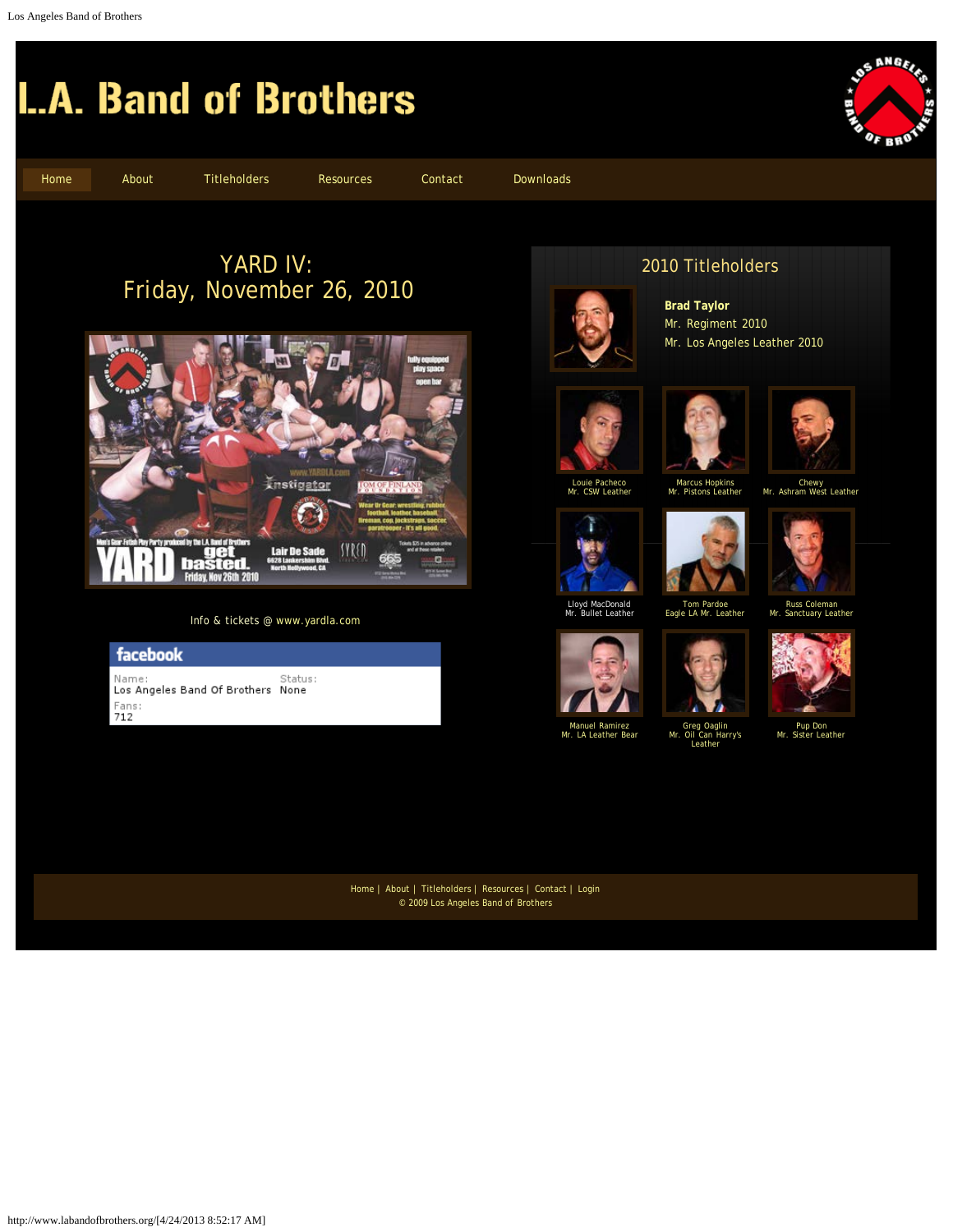<span id="page-1-0"></span>[Home](#page-11-0) [About](#page-12-0) [Titleholders](#page-14-0) [Resources](#page-15-0) [Contact](#page-16-0)

# Brad Taylor Mr. Regiment 2010 Mr. Los Angeles Leather 2010

Brad Taylor was born and raised in Seattle, Washington in 1974 before heading to San Francisco in the late 90's where he pursued his love of wrestling and joined "Golden Gate Wrestling." In 2002, he won the Gold Medal in the Heavyweight Division at the "Gay Games" in Sydney, Australia. However, upon meeting Master Kevin, he moved to Los Angeles and has been collared for almost 10 years.

Brad is currently enrolled in community college while working as a tour guide for Warner Brothers Studios.

Brad has been involved in the leather and bear community since 1997, and has held the titles of "Bay Area Cub 2002" and "So Cal Cub 2004" (both title vests are now part of the Leather Archives), as well as competing at "International Bear Rendezvous 2002." His leather journey continued as he worked at "Gauntlet II," which then became "Eagle L.A.".

Brad was honored to be named Mr. Los Angeles Leather in March of 2010, and went on to compete at the 2010 International Mr. Leather contest in Chicago, IL, where he placed in the top twenty of the 2010 competitors. Brad continues to spend his time going to school and working, while traveling to California leather events to represent both the Mr. L.A. Leather title and the Los Angeles Band of Brothers.



Brad Taylor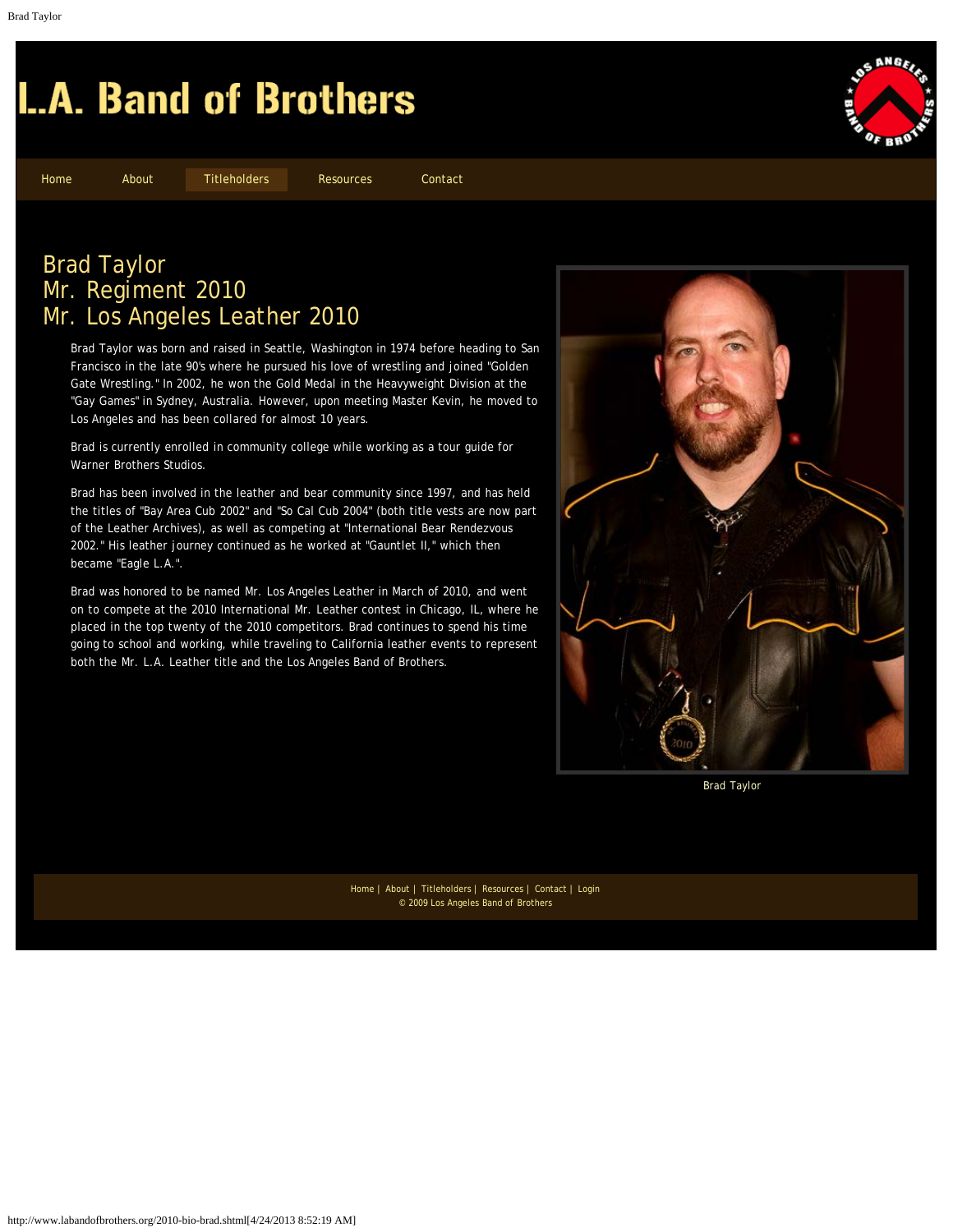<span id="page-2-0"></span>[Home](#page-11-0) [About](#page-12-0) [Titleholders](#page-14-0) [Resources](#page-15-0) [Contact](#page-16-0)

# Louie Pacheco Saenz Mr. CSW Leather 2010/2011 American Leatherman 2010 President, Los Angeles Band of Brothers

Louie was born in Granada, Nicaragua in October 1971, where he lived with his parents and sisters. He was raised Catholic and when to Catholic School, where he was an altar boy.

"I lived a very privilege life and lived to be part of the Sandinistas/Contras War...until we had to leave Nicaragua to come to The US due to Communism in Nicaragua."

At 15 he and his mother moved to Texas where they lived for a year before his father and two sisters joined them, at which point they moved to Los Angeles where he has lived to this day.

"We gained Political Asylum and became American Citizens just last year after some inner struggles within myself as to why, after so many years of having been 'qualified' to became a citizen I finally decided to do it." As of June 2009, Louie became officially became an American Citizen.

"At a very young age I knew I was different on many levels. The most and strongest was that I knew I liked boys and had very interesting and strange way of thinking about my fantasies."



Louie Pacheco

Louie went to school for Fashion Design and was very involved in the fashion scene here in Los Angeles back in the 90's. During this time, he met his first partner with whom he was together for almost six-and-half years.

"This caused a lot of problems with my father and at 23, after moving on from my relationship, I decided to move to San Francisco where I resided for 10 years and was able to truly blossom as a gay/leather man. During all those years in San Francisco, my life changed drastically. My relationship with my family got stronger."

Louie was elected to serve as the first official President of the Los Angeles Band of Brothers in July of 2010, and was elected by unanimous vote to serve on the Board of Christopher Street West in September of 2010. Shortly after being named President of LABB, Louie was named American Leatherman 2010. His return to Los Angeles has been an amazing homecoming for him, as one of the biggest things that has happened to him since he moved was being given the privilege of becoming Mr. Christopher Street West 2010.

"My involvement with my Leather Family/Community since that moment has truly changed my life today."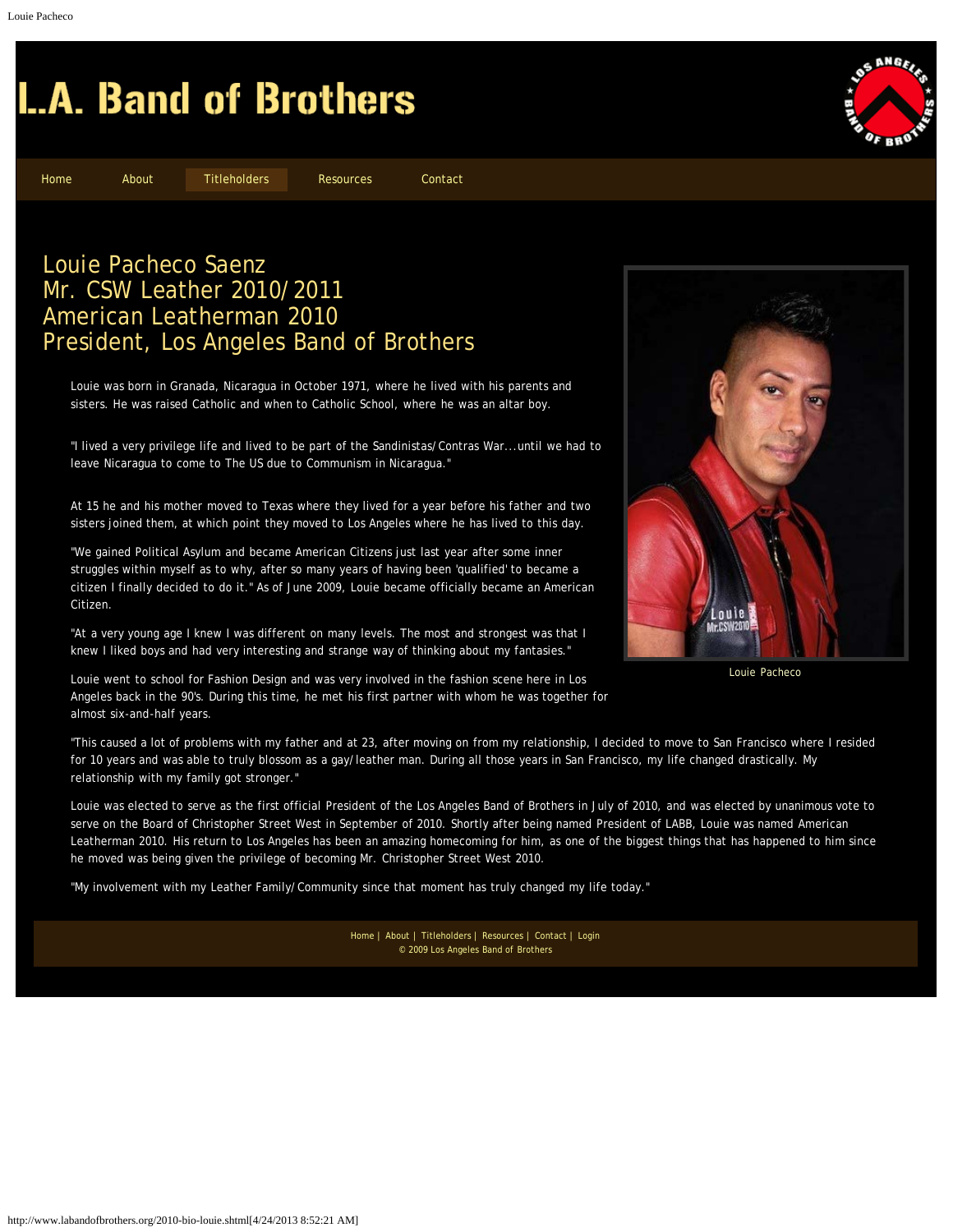<span id="page-3-0"></span>[Home](#page-11-0) [About](#page-12-0) [Titleholders](#page-14-0) [Resources](#page-15-0) [Contact](#page-16-0)

# Marcus J. Hopkins Mr. Pistons Leather 2010 Communication Officer, Los Angeles Band of Brothers

Marcus J. Hopkins grew up in the midst of the East Coast leather community in New York City during the 1980's. While other children were watching Saturday morning cartoons and reading "Are You There, God? It's Me, Margaret," Marcus was participating in Act Up Die-Ins with his mother and (thanks to his two Dom/sub roommates) reading "Mr. Benson." He got a first-hand look at some of the havoc that was wreaked at the hands of the HIV/AIDS virus when one of those roommates passed away in 1989 (two days before his eighth birthday) as a result of complications. It was this event that would serve as the catalyst for his decision to work in HIV/AIDS Advocacy.

After a number of years living away from exposure to the leather community, Marcus re-entered as a participating member of the community when he met his first partner in 1998, and has been actively involved in the BDSM, Leather, and Fetish cultures ever since.

Marcus was elected to serve as the Communication Officer for the Los Angeles Band of Brothers in July of 2010, and was later appointed as the Events Committee Chairman shortly thereafter. Along with the other members of the Events and YARD Committee, Marcus is currently in charge of producing and promoting LABB-sponsored events.

Marcus currently resides in Santa Clarita, CA, with his partner, J.R. (Mr. Sanctuary Leather 2008) and their pets, Topanga and Gremlin Reaper. He maintains an apartment in Long Beach, CA, with his bestfriend of ten years. He is currently pursuing a degree in Health Communication and continuing his career in HIV/AIDS Advocacy. He is delighted to be granted such an amazing opportunity to interact with and contribute to his new found community, and is looking forward to spending his title year getting to know and love his new surroundings, family, and friends.



Marcus J. Hopkins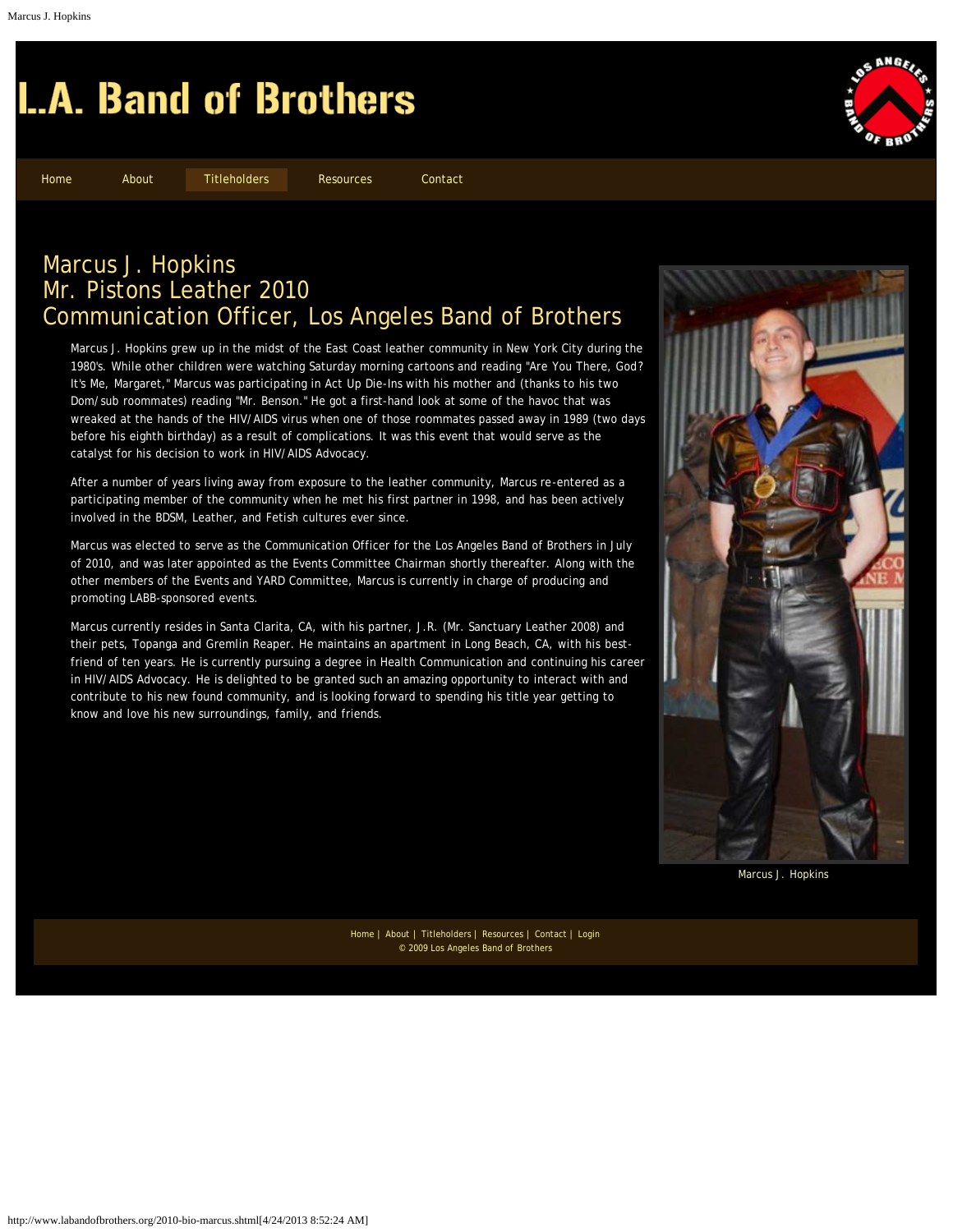<span id="page-4-0"></span>[Home](#page-11-0) [About](#page-12-0) [Titleholders](#page-14-0) [Resources](#page-15-0) [Contact](#page-16-0)

# Chewy Mr. Ashram West Leather 2010

Chewy was born on 4th July 1972 and grew up in Alexandria, Louisiana. He was raised in a Cajun, right-wing way of life. At an early age Chewy knew he was different from his kinfolk. But no matter how different he was, or how hard his life was, his Grandmother was always there to love him. Chewy's Grandmother died in 1991.

Chewy moved to Houston, Texas in 1992, and that is where he was first collared and owned. Sadly, Chewy took the dark path of addiction. Chewy moved on to San Francisco in 1996 and found the leather lifestyle he wanted. He was taught the art of Boot Blacking by "Driller," and was an apprentice until opening his own Boot Black stand at the Power House. After 11 years Chewy found himself homeless, friendless and hopeless due to addiction.

Chewy has always been a fighter, and has just celebrated 10 years of addiction FREE living. Chewy has turned his life around, and is a respected member of the leather community. Chewy has worked with non-profit organization in San Francisco and San Jose for years.

Master RED found Chewy in 2007. Master RED collared chewy in July 2008 and Master RED moved Chewy from San Jose to Long Beach October 2008. In July 2009 Master RED and Chewy opened "RED Chewy's Boot Black" and Chewy is now the resident Boot Black at Pistons Bar in Long Beach, CA.

Mamas Chewy [\(mamasfamily.org](http://mamasfamily.org/)) Runner up Mr.Pistons Leather 2010



Chewy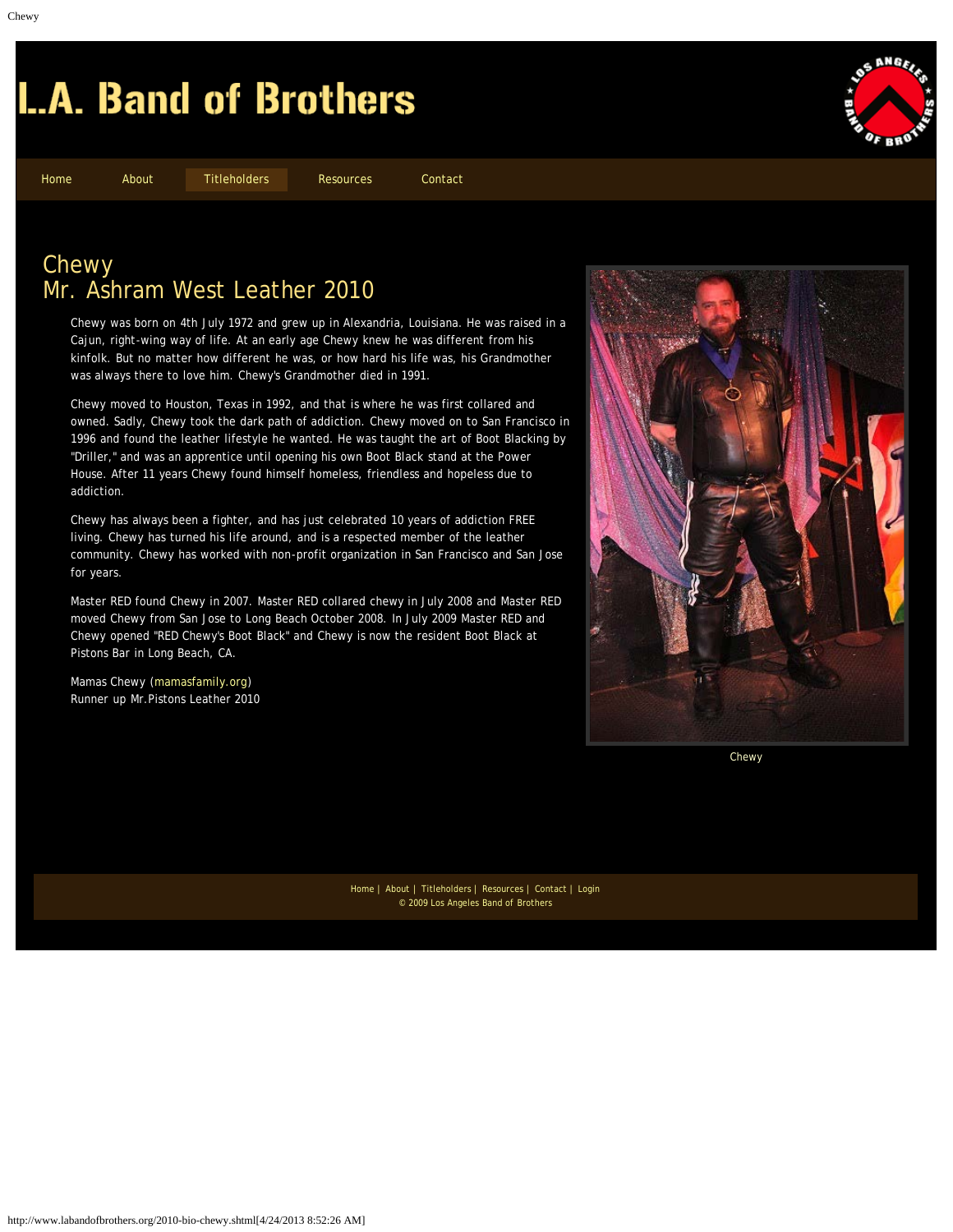[Home](#page-11-0) [About](#page-12-0) [Titleholders](#page-14-0) [Resources](#page-15-0) [Contact](#page-16-0)

# Lloyd MacDonald Mr. Bullet Leather 2010

A Los angeles native,masseur, aspiring writer and A free spirit.

Into working out and athletics. Fetishes include water sports, impact play, role play, uniforms, tattoos, and muscle worship, voyeurism, exhibition, sensory deprivation and an interest in fisting. He loves boxing and kickboxing. He has a love for science fiction and fantasy genres and is known to have a very overactive imagination and libido.



LLoyd MacDonald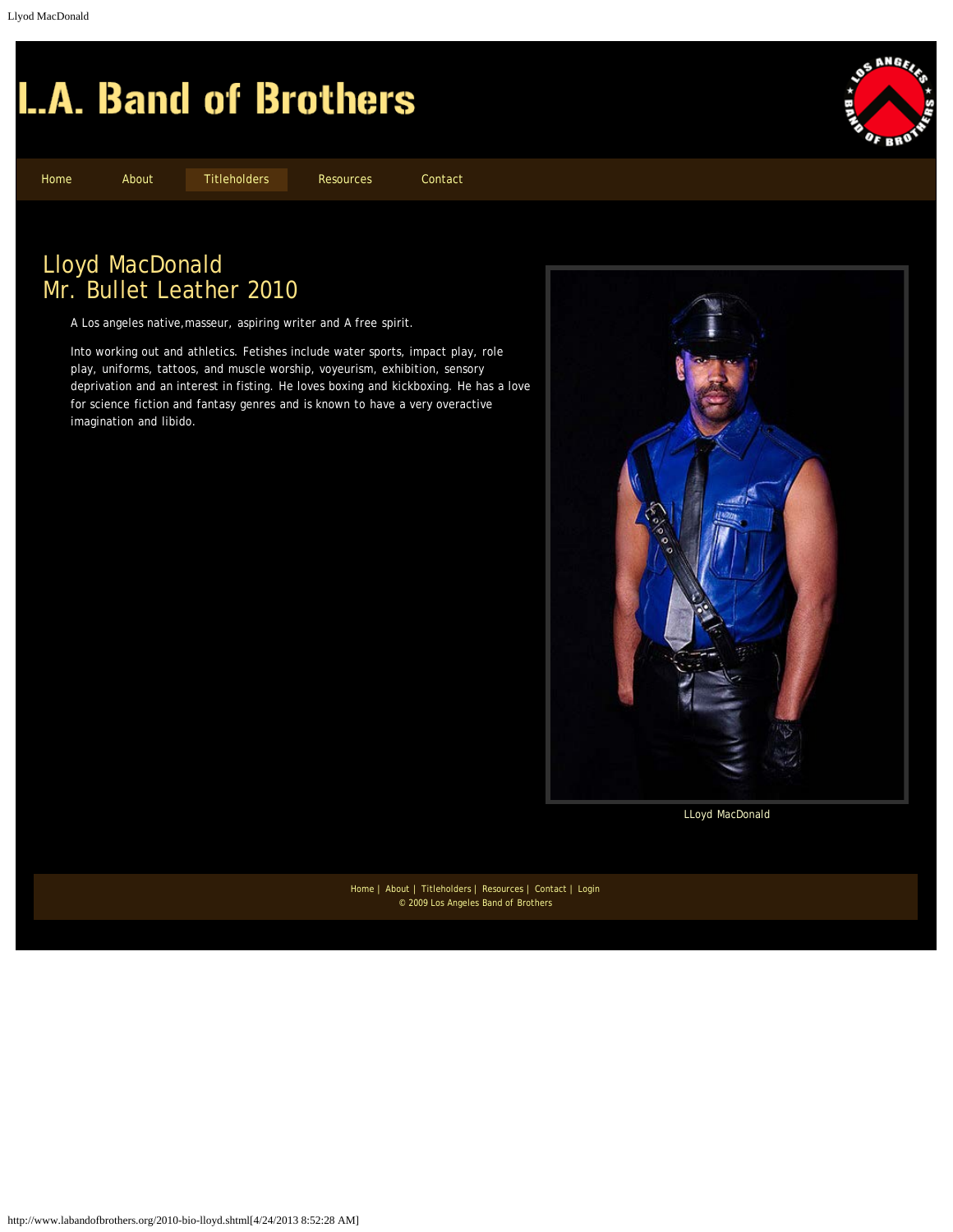[Home](#page-11-0) [About](#page-12-0) [Titleholders](#page-14-0) [Resources](#page-15-0) [Contact](#page-16-0)

# Tom Pardoe Eagle LA Mr. Leather 2010

Tom has been sniffing around the Leather Community since 1983 in Chicago but two years ago when Charlie and Hunter asked him to dance for them at the Eagle's MEAT RACK, everything started to change. Tom's leather roots are beginning to take flight and he is honored to represent. For 7 years Tom has been the producer/director for Aid For AIDS' most successful fundraiser, raising well over one million dollars for the organization, now in its 26th year. He is a member of the LA Band of Brothers, the Anvil Club, Broadway Cares/Equity Fights Aids, and is coming up on 17 years of continuous recovery. Tom wants to thank you for encouraging him to live outside the box. Now lets do this!



Tom Pardoe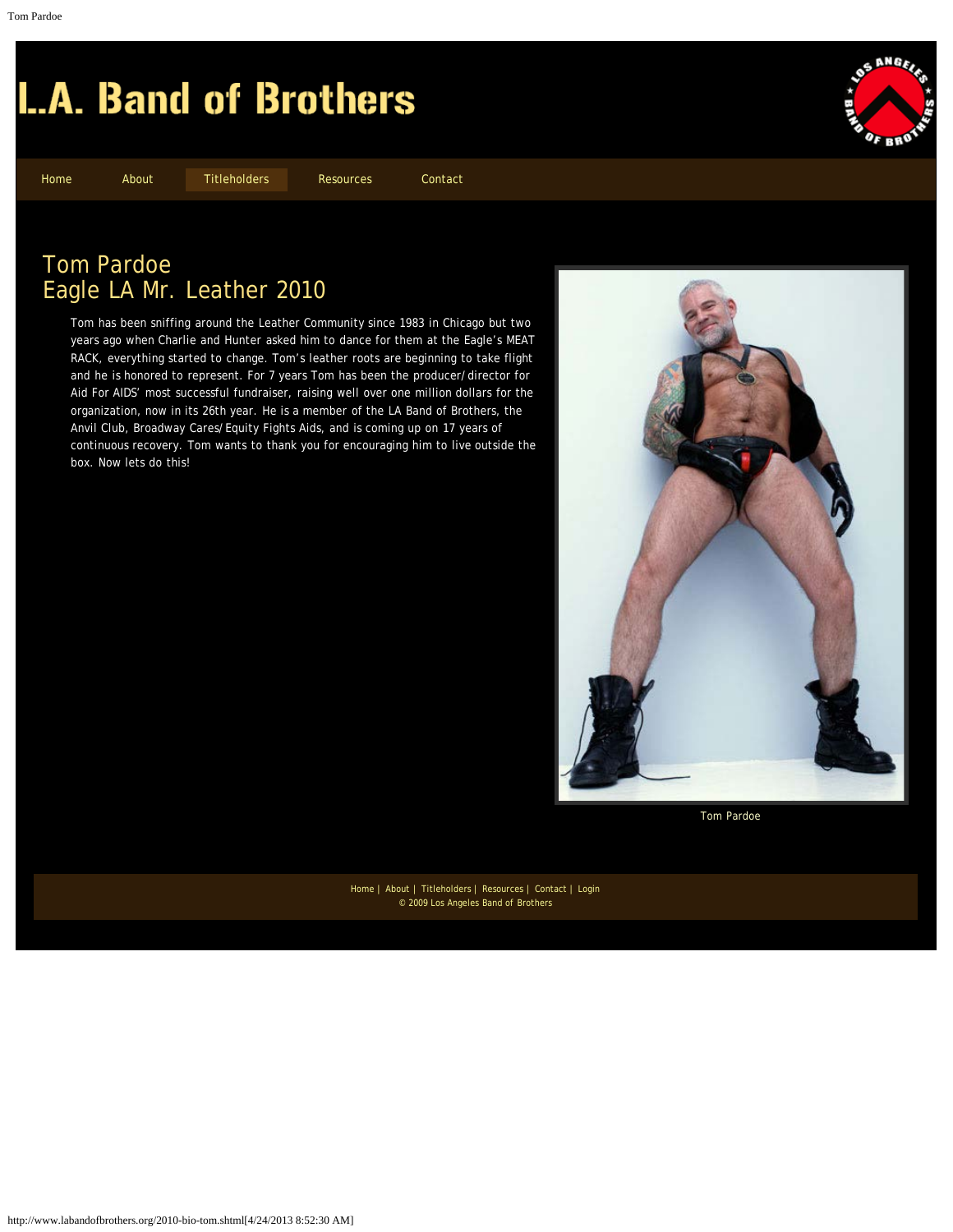[Home](#page-11-0) [About](#page-12-0) [Titleholders](#page-14-0) [Resources](#page-15-0) [Contact](#page-16-0)

# Russ Coleman Mr. Sanctuary 2010

Russ found his love of leather at the age of six while hanging out with the ranch hands on his grandfather's farm. The smell of the stables, the men, and the leather was intoxicating. He is a twenty-year entertainment industry executive, the founder of Proof Positive, the winner of the Humanitarian of the Year award from Samaritan Village, the Producer of the 2007 Best Documentary award winner at Outfest, and the father of four.



Russ Coleman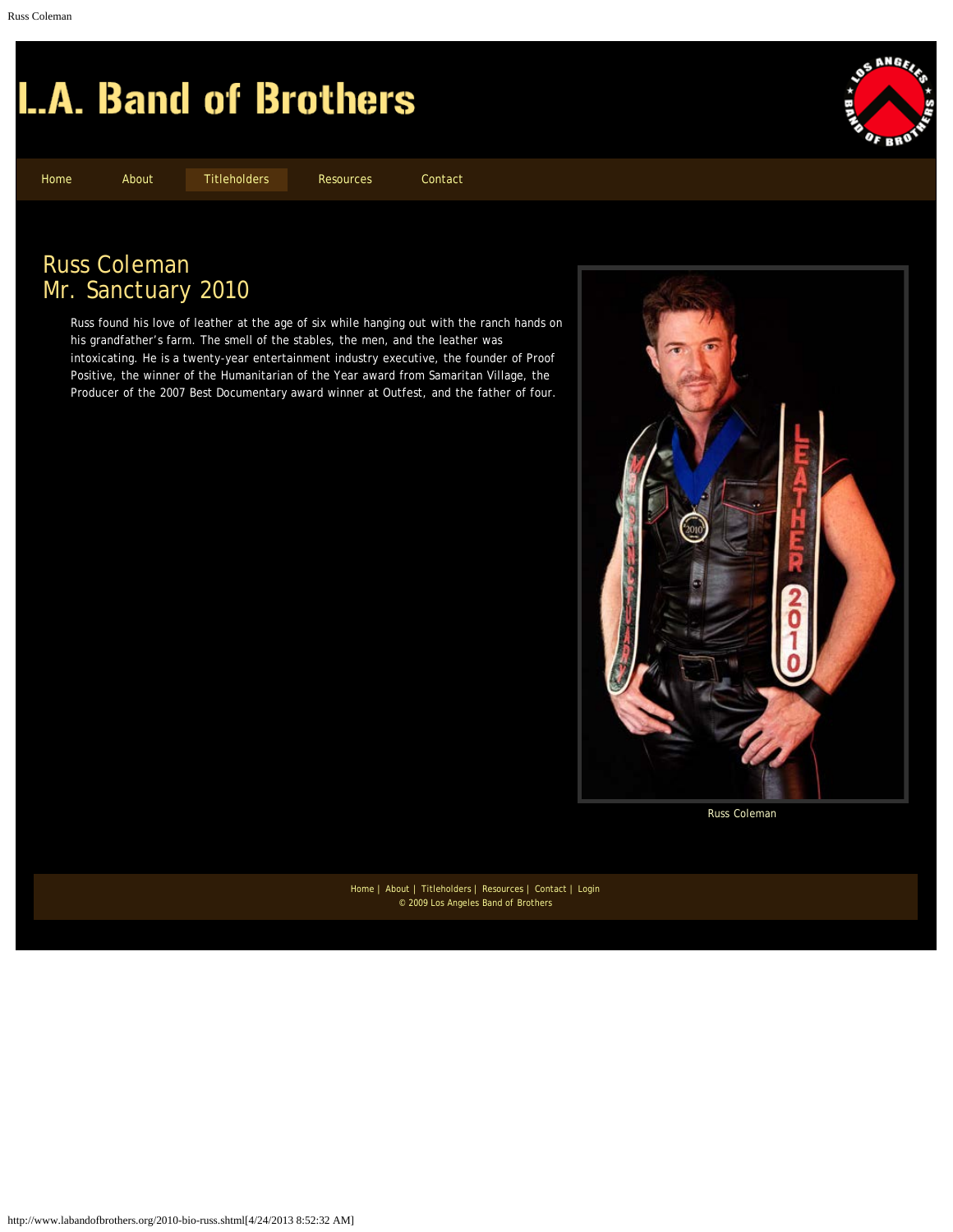

[Home](#page-11-0) [About](#page-12-0) [Titleholders](#page-14-0) [Resources](#page-15-0) [Contact](#page-16-0)

# Manuel Ramirez Mr. LA Leather Bear 2010

Manuel "Howie" Ramirez is a First generation Mexican American.

"I realized I was gay at the age of 8. I was attracted to music, early on, as I sang in Jr. High."

Manuel moved to Los Angeles in 1990, and was exposed to leather via Club Fuck.

"I was fortunate enough to find my way to Silverlake and to land my present job position in Hollywood. I love L.A.! It is the creative outlet I call home."



Manuel Ramire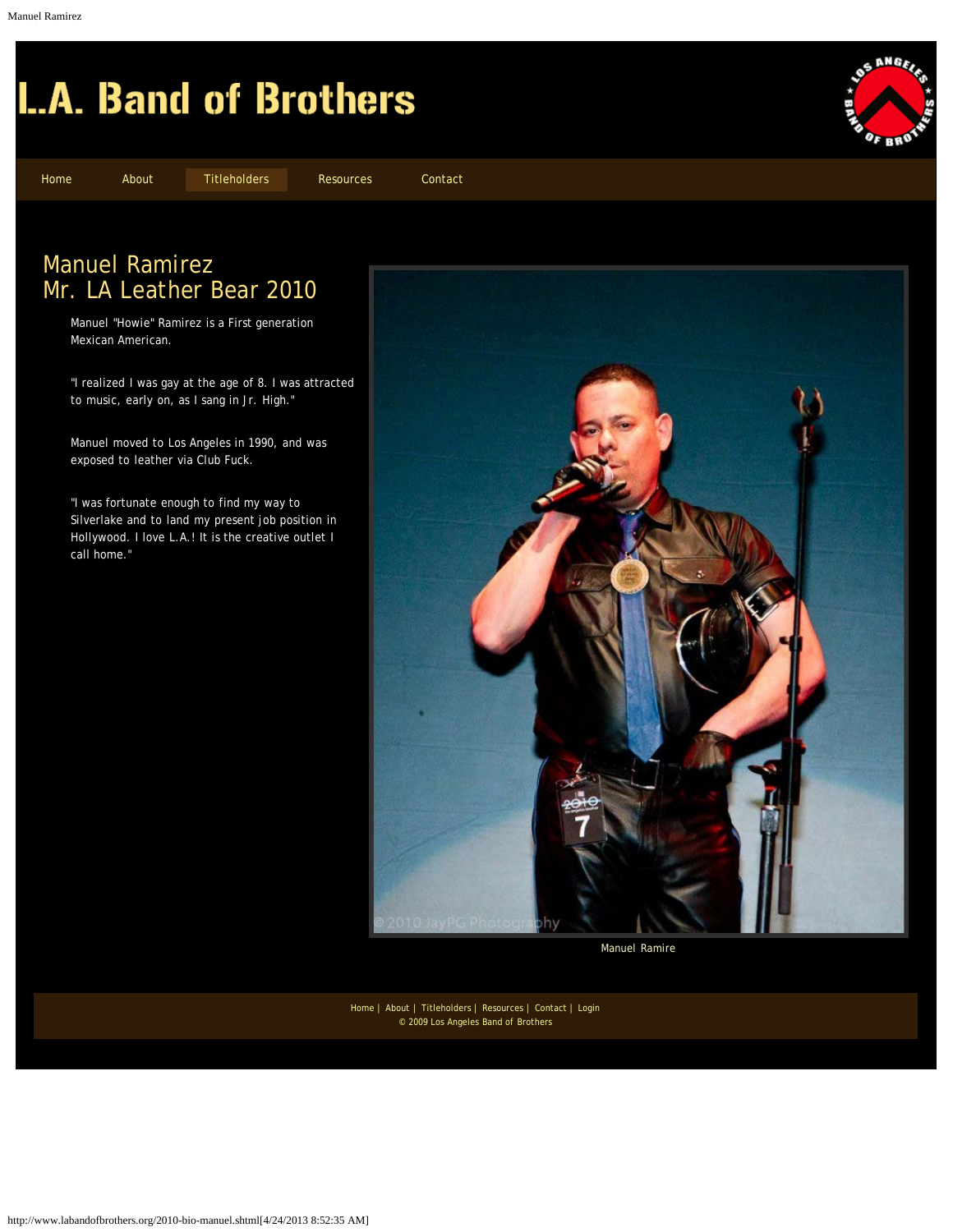

[Home](#page-11-0) [About](#page-12-0) [Titleholders](#page-14-0) [Resources](#page-15-0) [Contact](#page-16-0)

# Greg Oaglin Mr. Oil Can Harry's 2010

Greg Oaglin was born and raised in Kona, Hawaii.

"I was one of the few white kids, though we were all minorities there."

After graduating from the University of St. Thomas in St. Paul, MN after 5 years with 3 BS degrees in Physics, Math, and Electrical Engineering, Greg worked for a year at Los Alamos National Lab. He is currently pursuing a PhD in Physics at California Institute of Technology.

Greg spends way too much time line dancing at Oil Can Harry's, and has done regular demonstrations at Mickey's.



Greg Oaglinr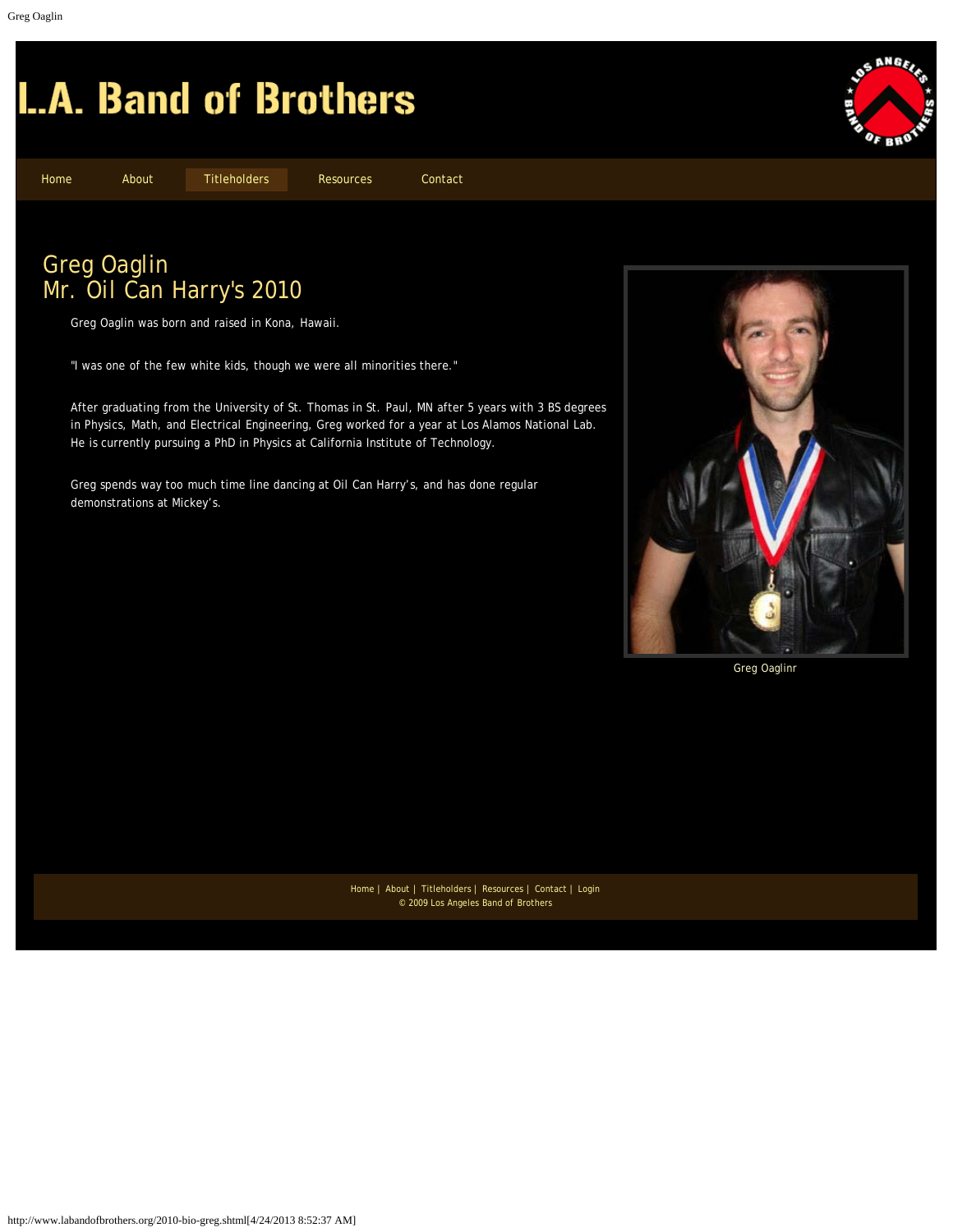[Home](#page-11-0) [About](#page-12-0) [Titleholders](#page-14-0) [Resources](#page-15-0) [Contact](#page-16-0)

# Pup Don Mr. Sister Leather 2010

Don Mike first got involved in the LA Leather community around 2001. Mostly known as Pup Don in leather circles, he has been a past member of the now defunct LA Pups, and a current member of Avatar LA and the LA boys of Leather, of which he was a founding member and has served two terms as President. Don's involvement in the community has been one of service and he is looking forward to using his title of Mr. Sister Leather 2010 to proudly represent the Sisters of Perpetual Indulgence to the leather community and to raise awareness of the importance of mentorship in our community and the need to bridge the gap between the Old Guard, the New Guard and, to borrow a phrase from Sister Erotica, the Avant Guard.



Pup Don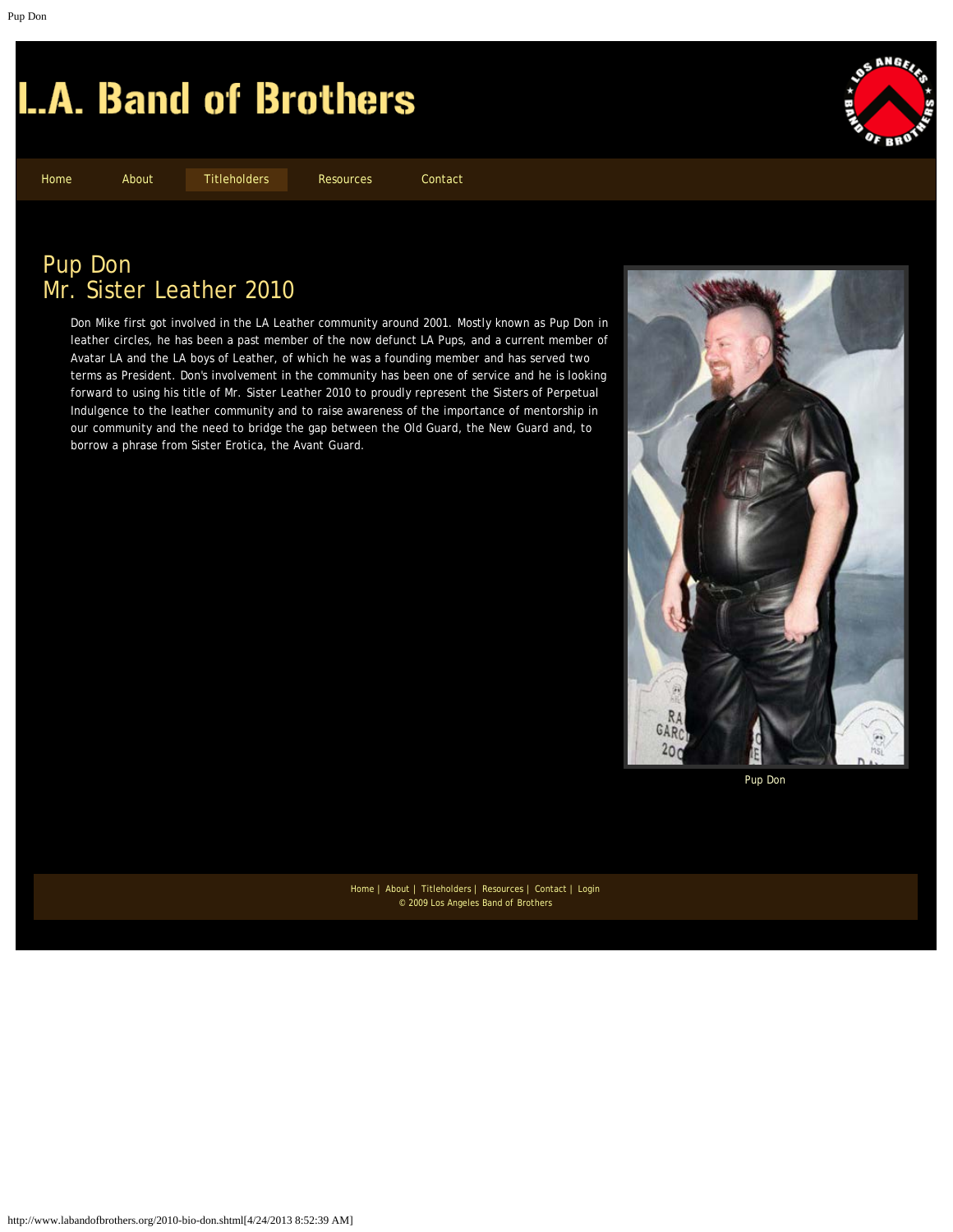<span id="page-11-0"></span>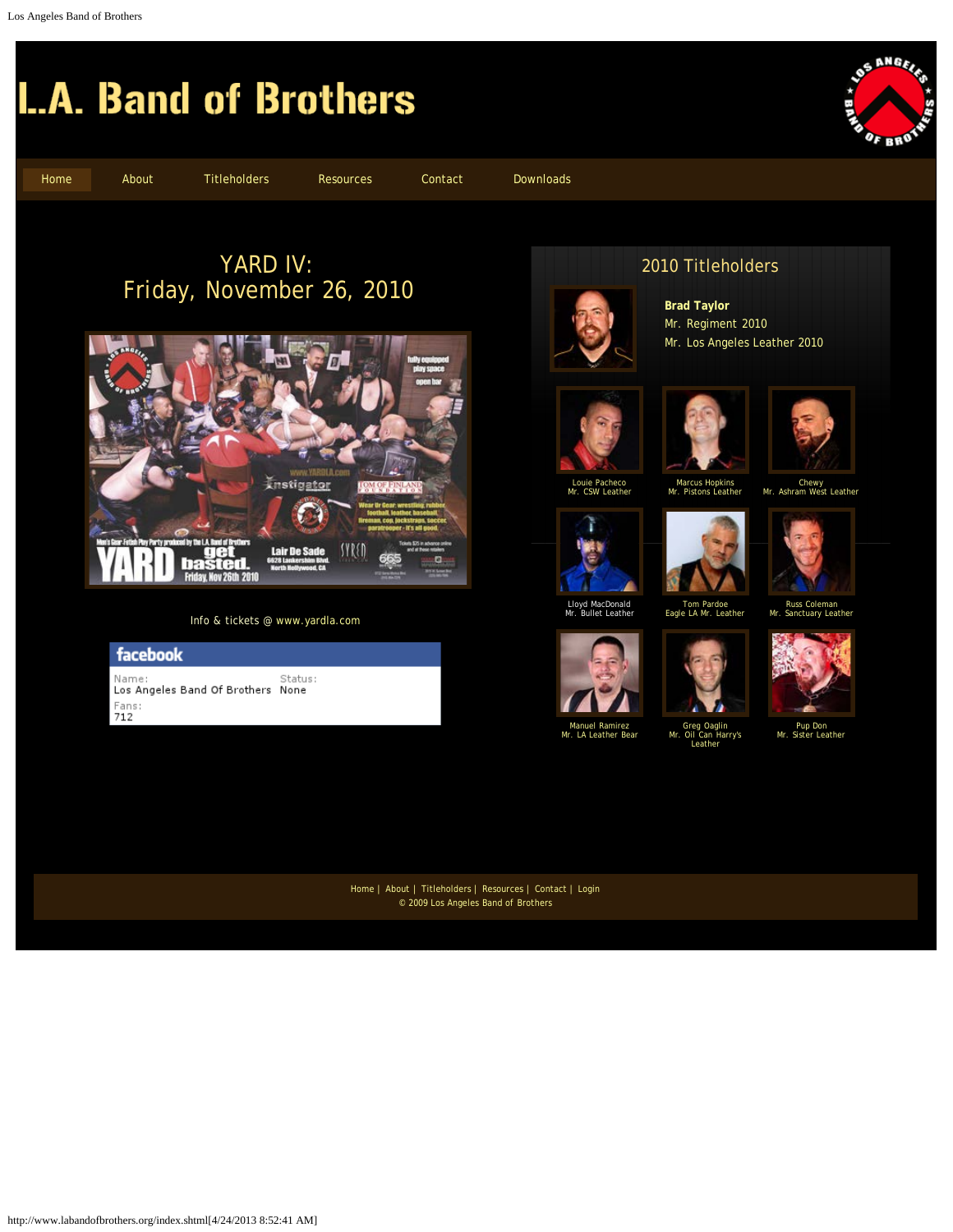

<span id="page-12-0"></span>[Home](#page-11-0) [About](#page-12-0) [Titleholders](#page-14-0) [Resources](#page-15-0) [Contact](#page-16-0)

# The L.A. Band of Brothers Installation Ceremony

Los Angeles – April 22, 2010 – The Los Angeles Band of Brothers conducted its founding ceremony on Thursday, April 15, as XX current and former L.A.-area leather titleholders gathered at a member's home in Los Angeles. One by one, titleholders from the last eleven years stood on a platform against the backdrop of the Hollywood Hills to formally welcome each other into a fraternal organization now almost two years in the making. The ceremony began with the group's Secretary, Billy Nakasaki, and Archivist, Louie Pacheco, signing the organization's bylaws, completing its incorporation as the Los Angeles Band of Brothers, Inc. The group is also pursuing non-profit status.

The L.A. Band of Brothers is an organization comprised of titleholders who have competed in the Mr. Los Angeles Leather contest since the foundation of the regional Los Angeles Leather Coalition in 1999, which produces the contest. The group began to form in 2008 as some of that year's "L.A. Eleven" titleholders began meeting with each other and with their predecessors to exchange support, mentorship, and coordination.

Those early meetings quickly outgrew the Mt. Washington patio that hosted them as more of L.A.'s experienced titleholders became involved. The Brothers quickly became a visible presence throughout L.A.'s leather community as they organized events raising funds for a variety of causes, as well as the memorable YARD gear/fetish/play parties of winter 2008 and 2009.

In addition to Nakasaki, the Brothers' other founding board members are its President, Mikel Gerle, Vice President Ernesto Provencio, Treasurer Don Anspauch, and Communications Officer, Jasun Mark. Looking to the future, the group's members are resolved to continue providing friendship and support to the men who choose to serve their community as titleholders.



# The L.A. Band of Brothers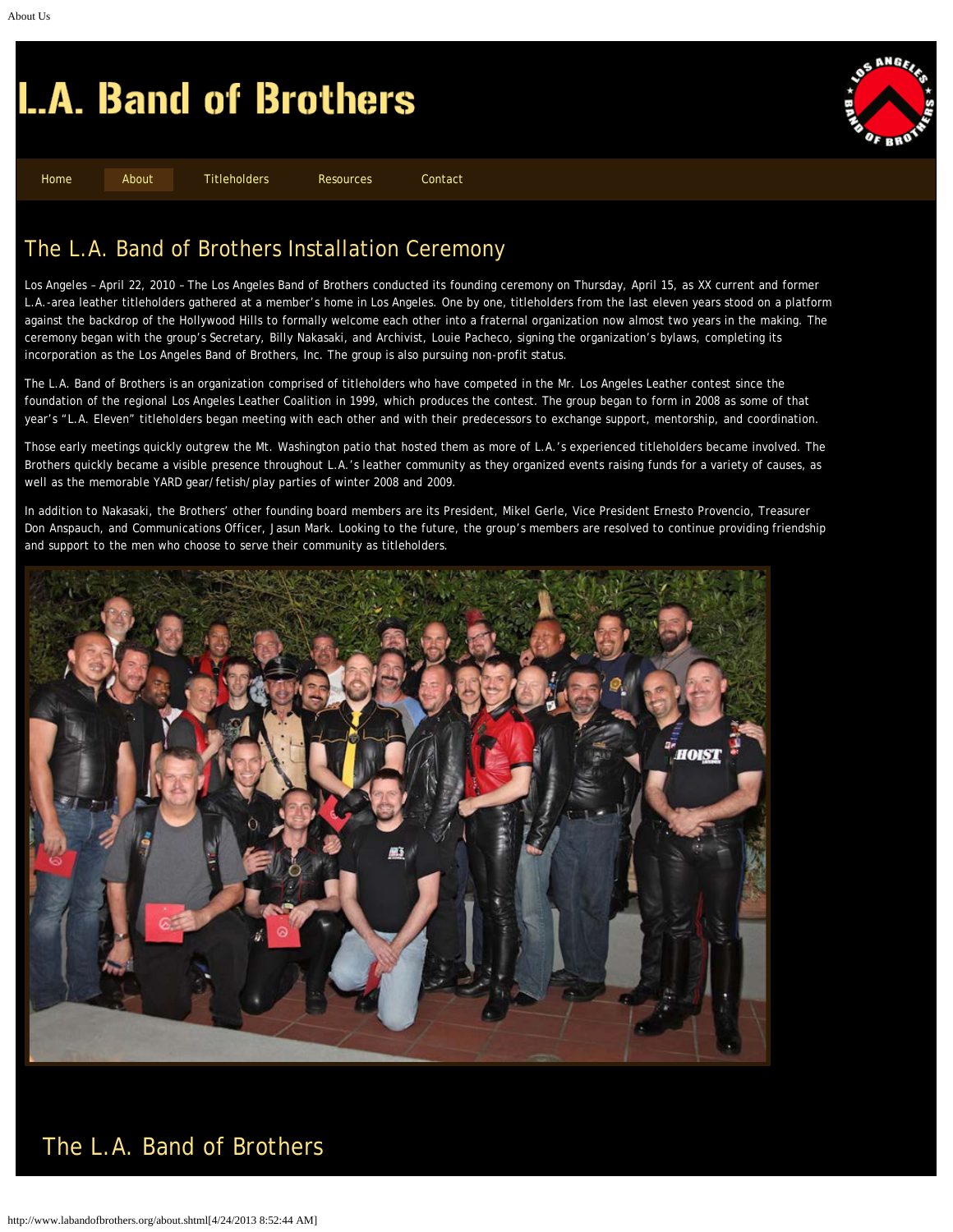Since 2000, almost 100 men have competed in the Mr. L.A. Leather contest after winning a title contest sponsored by one of eleven community organizations or bars in Los Angeles. These businesses and organizations, with others, are members of the Los Angeles Leather Coalition (LALC). The LALC sponsors the annual Mr. Los Angeles Leather contest, whose winner represents the Los Angeles leather community at home and elsewhere, and competes at International Mr. Leather.

Together, this is the second-largest system of leather contests worldwide, after International Mr. Leather. The Los Angeles Band of Brothers was formed in 2008 as an association of these men. Los Angeles' leather community is blessed with a rich and diverse array of organizations, businesses, events, and people. We are fortunate to live in a community in which an organization like ours can even exist. It is an honor and a joy to serve.

# Our Mission

The Los Angeles Band of Brothers is a fraternal organization of titleholders who have competed in the Mr. Los Angeles Leather Contest. We dedicate ourselves:

- a. to the support of titleholders in preparing for and during competition in the Mr. Los Angeles Leather Contest;
- b. to the support of our members during events organized or sponsored by our members related to the Leather Community specifically, and the LGBTQ Community specifically;
- c. to the betterment of the Leather Community specifically, and the LGBTQ Community specifically; and
- d. to provide fun, fellowship and social camaraderie to our members.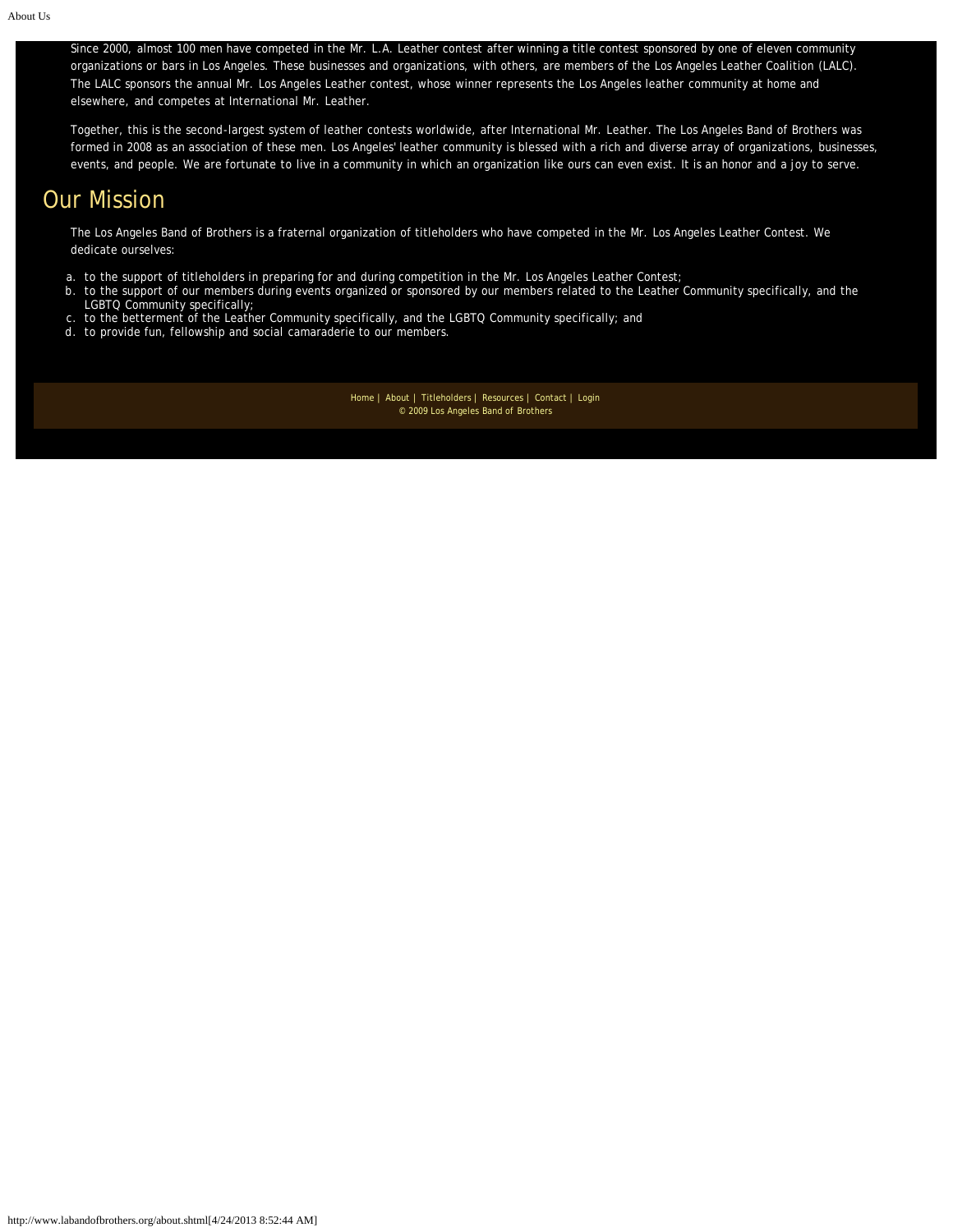

<span id="page-14-0"></span>[Home](#page-11-0) [About](#page-12-0) [Titleholders](#page-14-0) [Resources](#page-15-0) [Contact](#page-16-0)

# **Titleholders**

#### *Who is Mr. L.A. Leather?*

Each year, the Los Angeles Leather Coalition (LALC) sponsors the Mr. L.A. Leather contest. The contestants are the eleven men who have won titles in prior contests sponsored by community organizations or bars who are members of the LALC.



[Mr. L.A. Leather 2010](#page-1-0)

Mr. L.A. Leather represents the Los Angeles leather/fetish community at home and elsewhere. He competes at International Mr. Leather in Chicago each May. Mr. L.A. Leather 2010 is Brad Taylor.

#### *What titles are there?*

Eleven businesses and organizations who are members of the LALC sponsor title contests, sending the winner to compete at Mr. L.A. Leather:

- Ashram West
- $\bullet$ Bears L.A.
- The Bullet
- Christopher Street West  $\bullet$
- The Eagle L.A. ×
- $\bullet$ The Faultline
- Oil Can Harry's  $\bullet$ Pistons
- The Regiment of the Black & Tans
- Sanctuary L.A.  $\bullet$
- The Sisters of Perpetual Indulgence

There are other leather/fetish title contests in the Los Angeles area, which do not send a contestant to Mr. LA Leather, though some may send their winner to other competitions:

- Mr. Long Beach Leather
- Mr. Palm Springs Leather
- Mr. San Diego Leather  $\bullet$
- Southern California Gay Sportbiker
- West Coast Rubber

[Home](#page-11-0) | [About](#page-12-0) | [Titleholders](#page-14-0) | [Resources](#page-15-0) | [Contact](#page-16-0) | [Login](http://mail.google.com/a/labrothers.org/) © 2009 Los Angeles Band of Brothers

#### *What is a titleholder?*

A titleholder is...

...anyone prepared to make a commitment to a community.

- ...anyone who is secure with their honesty. ..anyone who believes they can make a difference.
- ...anyone who can dream.

...anyone with time to spare for a friend. ...anyone who can learn more than they already

know.

- ...anyone who can pass on their knowledge.
- ...anyone with an ounce of courage.
- ...anyone who can be a leader.
- ...anyone who can have fun.
- ...anyone with heart.
- ...anyone.

A titleholder is you, if you are reading this.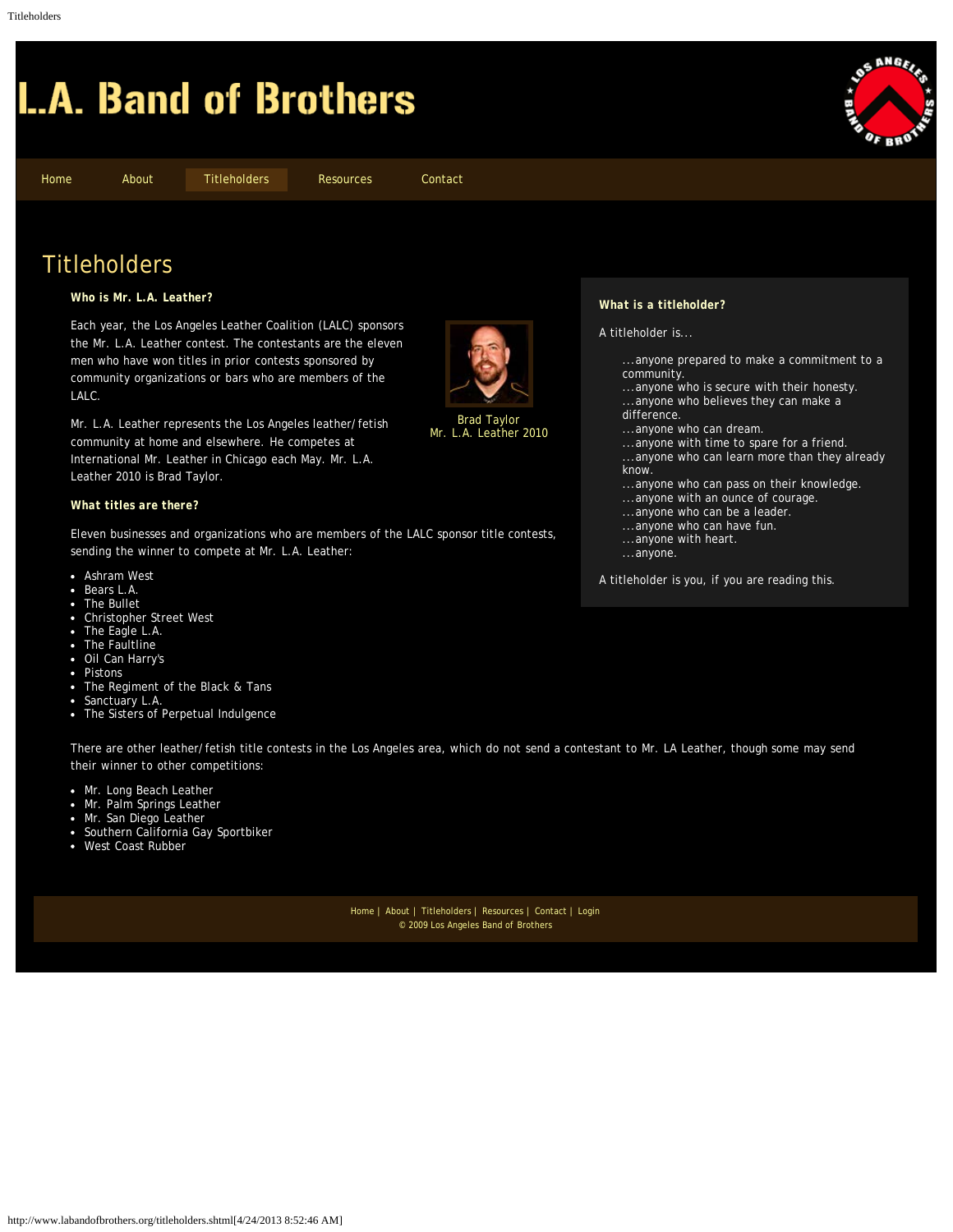

<span id="page-15-0"></span>[Home](#page-11-0) [About](#page-12-0) [Titleholders](#page-14-0) [Resources](#page-15-0) [Contact](#page-16-0)

# Resources

### L.A. Band of Brothers Links

- [L.A. Band of Brothers Facebook](http://www.facebook.com/?ref=home#!/pages/Los-Angeles-Band-Of-Brothers/140249382664080?ref=ts)
- [Page](http://www.facebook.com/?ref=home#!/pages/Los-Angeles-Band-Of-Brothers/140249382664080?ref=ts)
- [YARD Party Event Website](http://www.yardla.com/)

### Current Los Angeles Leather Title Organizations:

- [Ashram West](http://www.gaytantra.org/)
- [Bears LA](http://www.bearsla.org/)
- [The Bullet Bar](http://www.bulletbarnoho.com/)
- [Christopher Street West](http://lapride.org/)
- [Eagle LA](http://www.eaglela.com/)
- [Oil Can Harry's](http://www.oilcanharrysla.com/)
- [Pistons](http://www.pistonsbar.com/)
- [Regiment of the Black and Tans](http://www.blackandtans.org/)
- [Sanctuary](http://www.sanctuary-la.com/)
- [Sisters of Perpetual Indulgence,](http://www.lasisters.org/) [Los Angeles House](http://www.lasisters.org/)
- [Los Angeles Leather Coalition](http://www.lalc.info/): Information about the Mr. Los Angeles Leather Title

### Community Resources

- [Avatar Club Los Angeles](http://www.avatarla.org/)  $\bullet$
- [The Barracks Bar, Palm Springs](http://www.thebarracksbarps.com/)
- [Erotic City](http://www.lapride.org/eroticcity/)
- [Faultline](http://www.faultlinebar.com/)
- [Los Angeles Radical and Wicked](http://www.laraww.org/) **[Women](http://www.laraww.org/)**
- [LA Boys of Leather](http://www.labol.org/labol/Welcome.html)
- [LA Doms & Subs](http://www.lads-la.com/)
- [LA Leather History Page](http://laleatherhistory.weebly.com/)
- [LA Leather Weekend](http://www.laleatherweekend.com/)
- [People of Leather Among You](http://groups.yahoo.com/group/PlayLink/)
- [Palm Springs Leather Order of the](http://www.pslod.com/) [Desert](http://www.pslod.com/)
- [L.A. Rodeo](http://www.larodeo.com/)
- [Southern California Bondage Club](http://www.socabondage.com/)
- [So Cal Leather Woman](http://www.southerncalifornialeatherwoman.com/)
- [Threshold](http://www.threshold.org/)
- [Warriors, MC](http://www.warriorsmc.org/)
- [West Coast Rubber](http://www.westcoastrubber.com/)  $\bullet$

### Friends & Supporters

- [665 Leather](http://www.665leather.com/): 665 Leather is one of the premier leather retailers in the Los Angeles area, based out of West Hollywood, CA.
- [Instigator Magazine](http://www.instigatormagazine.com/): Instigator Magazine is an international BDSM/Fetish magazine based out of Los Angeles, CA.
- [JayPG Photography](http://www.jaypg.com/): Jay is one of Los Angeles' definitive fetish photographers, and has been the official photographer for the Los Angeles Leather event.
- [Leatherati](http://www.leatherati.com/): Leatherati is a resource for all events Leather, BDSM, Kink, and Fetish-oriented, with access to up-to-date information about national and international events, based out of Los Angeles, CA.
- [The Leather Journal](http://www.theleatherjournal.com/): The Leather Journal is the longest continuously running Leather/BDSM publication in the United States, based out of Los Angeles, CA.
- [Oxballs](http://www.oxballs.com/): Oxballs is a producer of  $\bullet$ silicone toys and accessories, based out of Silverlake, CA.
- [Rough Trade Leather:](http://www.roughtradegear.com/) Rough Trade is one of the L.A. area's oldest and most respected leather and gear retailers, based out of Silverlake, CA.
- $\bullet$ [The Stockroom](http://www.stockroom.com/home.aspx): Located in Silverlake, CA, The Stockroom/Syren is a primarily rubber-oriented clothing and fetish retailer.
- [Tom of Finland Foundation](http://www.tomoffinlandfoundation.org/): The Foundation is an historical organization dedicated to the preservation of the BDSM, Leather and Fetish artwork of Tom of Finland, as well as the art of more recent artists who speak to the spirit of Tom's vision. ToFF is headquartered in the TOM House, located in Los Angeles, CA.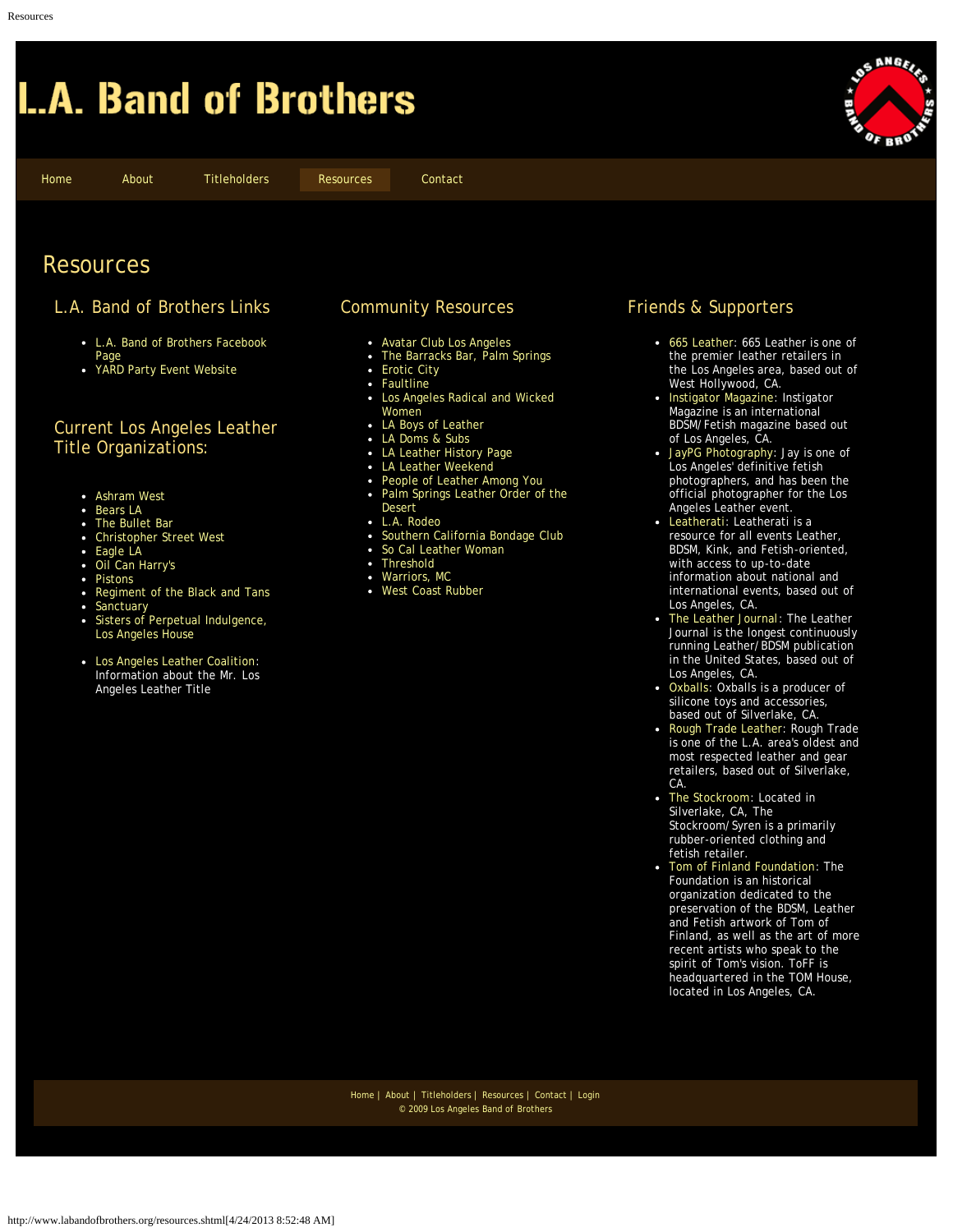<span id="page-16-0"></span>

|              |            | <b>L.A. Band of Brothers</b> |           |                                                                                                  |  | NOS ANGELIS<br>OF BRO |
|--------------|------------|------------------------------|-----------|--------------------------------------------------------------------------------------------------|--|-----------------------|
| Home         | About      | Titleholders                 | Resources | Contact                                                                                          |  |                       |
|              |            |                              |           |                                                                                                  |  |                       |
|              | Contact Us |                              |           |                                                                                                  |  |                       |
| Your name    |            |                              |           |                                                                                                  |  |                       |
| Your email   |            |                              |           |                                                                                                  |  |                       |
| Message      |            |                              |           |                                                                                                  |  |                       |
|              |            |                              |           |                                                                                                  |  |                       |
|              |            |                              |           |                                                                                                  |  |                       |
| Send message |            |                              |           |                                                                                                  |  |                       |
|              |            |                              |           |                                                                                                  |  |                       |
|              |            |                              |           |                                                                                                  |  |                       |
|              |            |                              |           |                                                                                                  |  |                       |
|              |            |                              |           |                                                                                                  |  |                       |
|              |            |                              |           |                                                                                                  |  |                       |
|              |            |                              |           |                                                                                                  |  |                       |
|              |            |                              |           |                                                                                                  |  |                       |
|              |            |                              |           | Home   About   Titleholders   Resources   Contact   Login<br>© 2009 Los Angeles Band of Brothers |  |                       |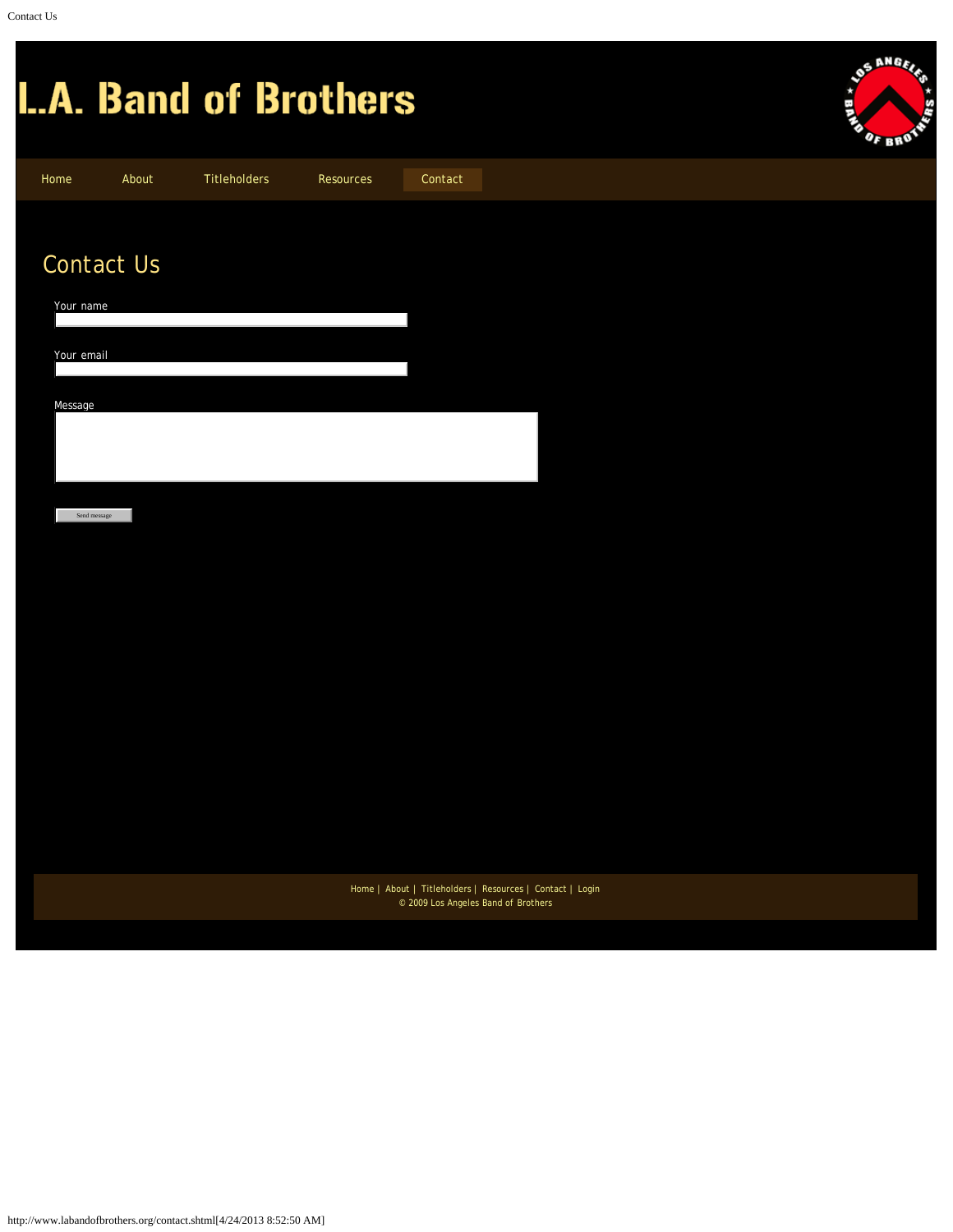

<span id="page-17-0"></span>[Home](#page-11-0) [About](#page-12-0) [Titleholders](#page-14-0) [Resources](#page-15-0) [Contact](#page-16-0) [Downloads](#page-17-0)

**Click to Download...**

**[Consent To Join](#page-19-0) [Bylaws](#page-20-0) [House Rules](#page-33-0)**

Gentlemen,

I would like to invite you to join the LA Band of Brothers as an active member. The Founders Installation will be Thursday, April 15, 2010 in a private home just north of Sunset in West Hollywood.

If you have competed for the Mr. LA Leather tile any time between 1999 and 2010, you are eligible to become a founding member.

In short, we are an alumni/fraternal organization. We are past and present titleholders who have competed for the Mr. LA Leather contest helping the current titleholders be the best men they can be. We help them as they prepare for the Mr. LA Leather competition and throughout their title year.

#### Our Mission

We are current and former Los Angeles titleholders whose primary purpose is to support current and future titleholders born out of the Mr. L.A. Leather contest system, and to represent the unique and diverse tribe of the Los Angeles Leather Coalition.

We do this by educating titleholders on ways to maximize their abilities, sharing our experience as titleholders, and maintaining a titleholder fund.

Where did the LABB come from?

Every year each class of titleholders has done their best to band together and make the most of their respective years. In the summer of 2008 the current class was called together by David Farah to discuss the possibility of raising money for a titleholder fund. At that meeting I suggested that we broaden our purpose and create a permanent group called the LA Band of Brothers.

Since that first meeting past and current titleholders have worked together to address the needs of the current class while at the same time building a foundation necessary to incorporate as a formal group. The LABB mission statement and bylaws were developed and voted on by the members of the fledgling group and we are now ready to incorporate officially as the Los Angeles Band of Brothers.

Your work as a titleholder built the foundation on which we stand today. It is because you had the guts to compete and pave they way that we now have a proud tradition to stand on. Even if you have not been to a single LA Band of Brothers meeting, you have played a critical roll in making the LA Band of Brothers possible.

#### Please join us!

Just fill out the attached form and send it to either Bill Nagasaki or myself before April 15, 2010. For a \$25 fee, you will receive the LABB patch and pin.

Yours in Brotherhood, ~Mike Gerle LA Band of Brothers acting President Mr. Oil Can Harry's Leather 2007 Mr. LA Leather 2007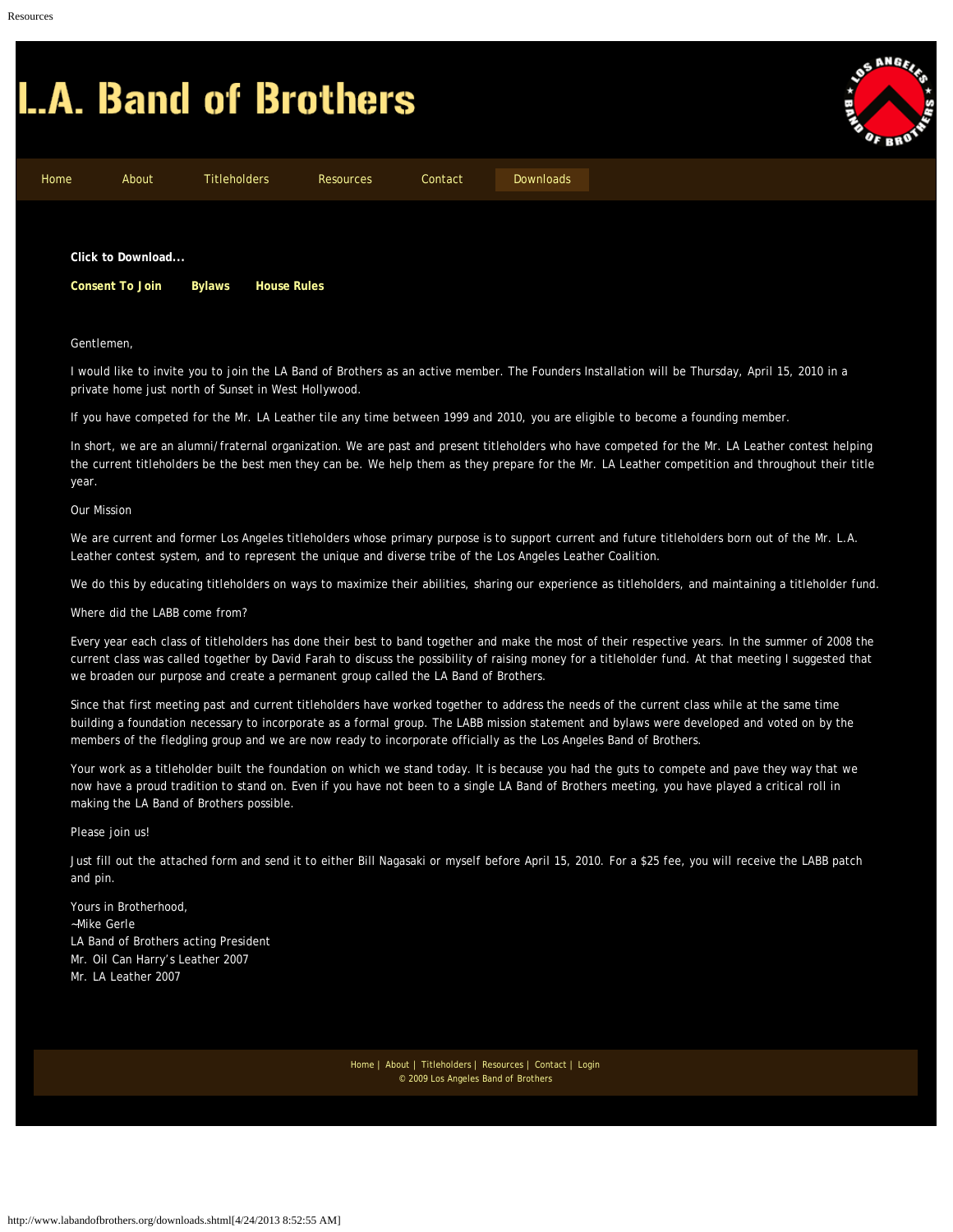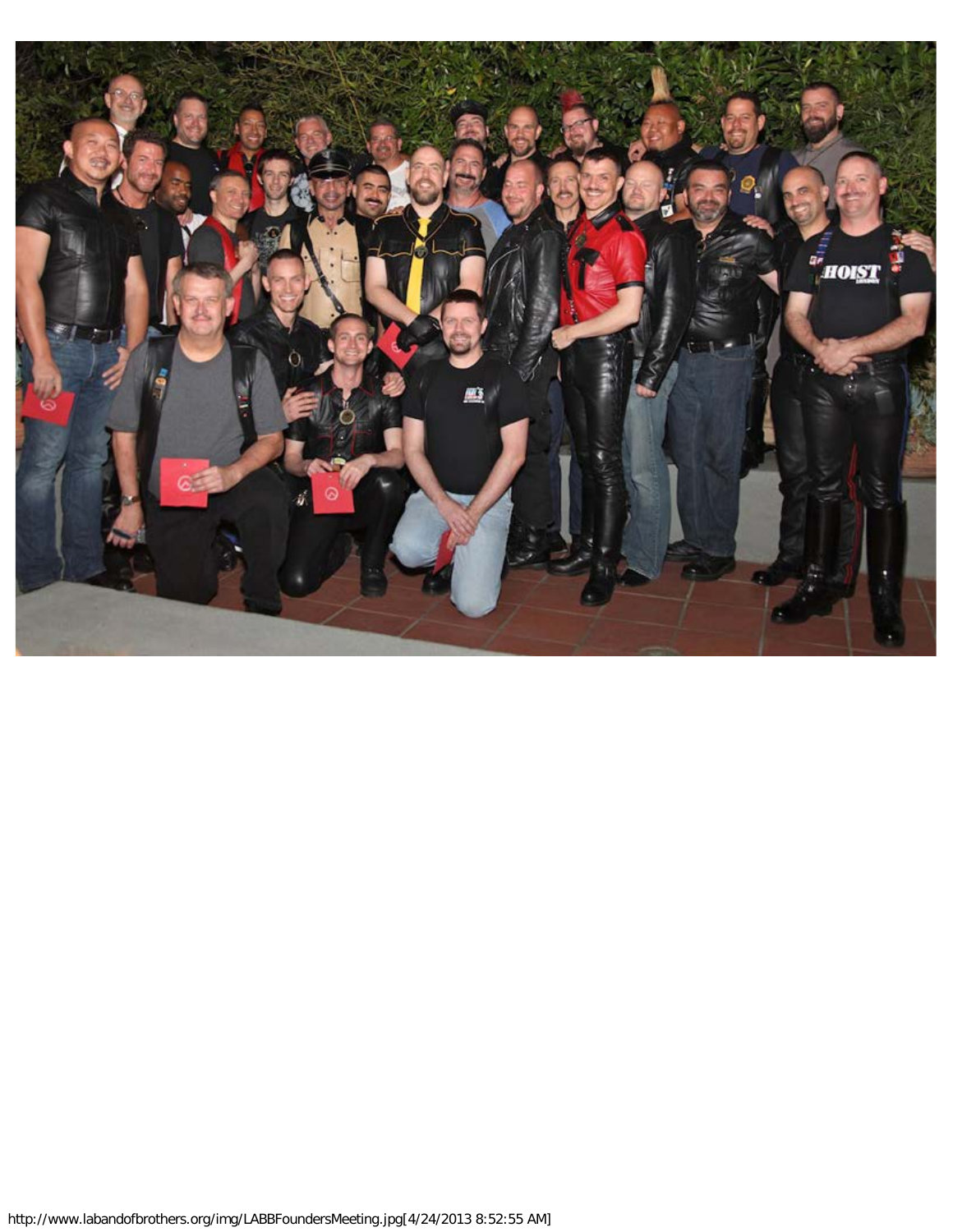# CONSENT TO JOIN THE LOS ANGELES BAND OF BROTHERS

<span id="page-19-0"></span>The Los Angeles Band of Brothers is a is a fraternal organization of titleholders who have competed in the Mr. Los Angeles Leather Contest. The Los Angeles Band of Brothers is dedicated:

(a) to the support of titleholders in preparing for and during competition in the Mr. Los Angeles Leather Contest;

(b) to the support of its members during events organized or sponsored by its members related to the Leather Community specifically, and the LGBTQ Community specifically; (c) to the betterment of the Leather Community specifically, and the LGBTQ Community specifically; and

(d) to provide fun, fellowship and social camaraderie to its members.

## MEMBERSHIP AGREEMENT

- 1. I understand and support the Los Angeles Band of Brothers objectives as expressed above.
- 2. I have read the Los Angeles Band of Brothers and Bylaws and House Rules (if any).
- 3. If I should resign or be expelled from the Los Angeles Band of Brothers, I will promptly return all materials of the Los Angeles Band of Brothers that have been entrusted to me, including all patches and other insignia.
- 4 To the extent permitted by law, I will take reasonable steps to safeguard all confidential information of the Los Angeles Band of Brothers that is in my possession. I will not knowingly divulge information from the Los Angeles Band of Brothers' minutes, roster, archives, or membership roster to any non-member or organization.
- 5. I will issue no public statements or announcements in the name of the Los Angeles Band of Brothers, except as specifically authorized by the Los Angeles Band of Brothers.
- 6. As evidenced by my signature below, I consent to join the Los Angeles Band of Brothers.

Signature and Date

 $\overline{a}$ 

 $\overline{a}$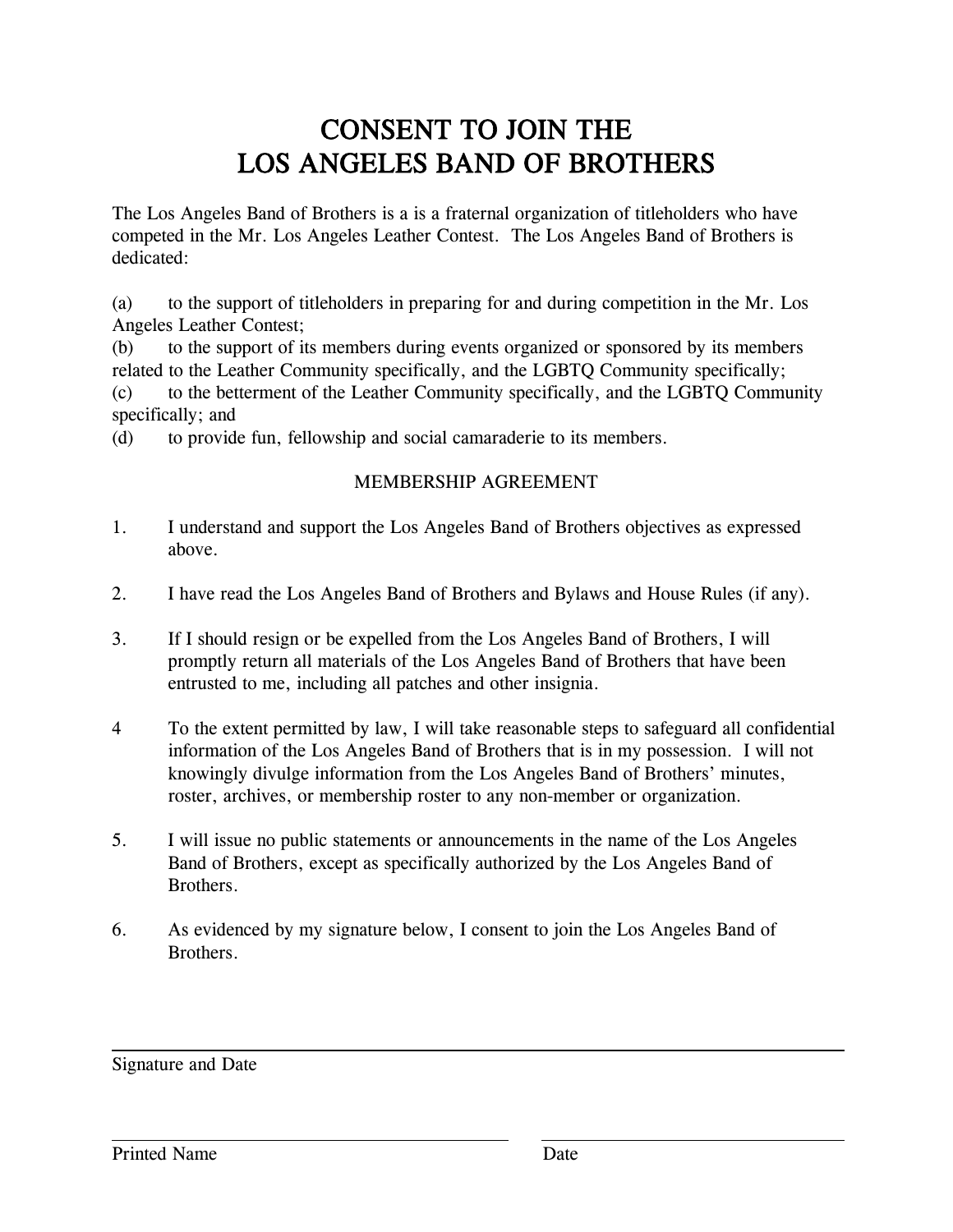# BYLAWS FOR THE LOS ANGELES BAND OF BROTHERS

# <span id="page-20-0"></span>WE THE MEMBERS OF THE LOS ANGELES BAND OF BROTHERS DEDICATE THESE BYLAWS TO OUR BRETHREN... PAST, PRESENT AND FUTURE....

## ARTICLE I: NAME OF ORGANIZATION

The name of this organization is: Los Angeles Band of Brothers.

## ARTICLE II: MISSION STATEMENT

The Los Angeles Band of Brothers is a fraternal organization of titleholders who have competed in the Mr. Los Angeles Leather Contest. We dedicate ourselves:

(a) to the support of titleholders in preparing for and during competition in the Mr. Los Angeles Leather Contest;

(b) to the support of our members during events organized or sponsored by our members related to the Leather Community specifically, and the LGBTQ Community specifically;

(c) to the betterment of the Leather Community specifically, and the LGBTQ Community specifically; and

(d) to provide fun, fellowship and social camaraderie to our members.

## ARTICLE III: ADDRESS

The principal office for the transaction of business of the organization is 7985 Santa Monica Blvd, Suite 105 PMB 155, West Hollywood, CA 90046-5905, located in the State of California, County of Los Angeles.

The principal office can be changed from one location in Los Angeles County to another location in Los Angeles County by majority vote of the Board of Officers. Any change of the location of the principal office will be noted by the Secretary on these Bylaws opposite this Article III without the need to further amend the Bylaws, or this Article III can be amended to state the current location according to the provisions relating to amending these Bylaws.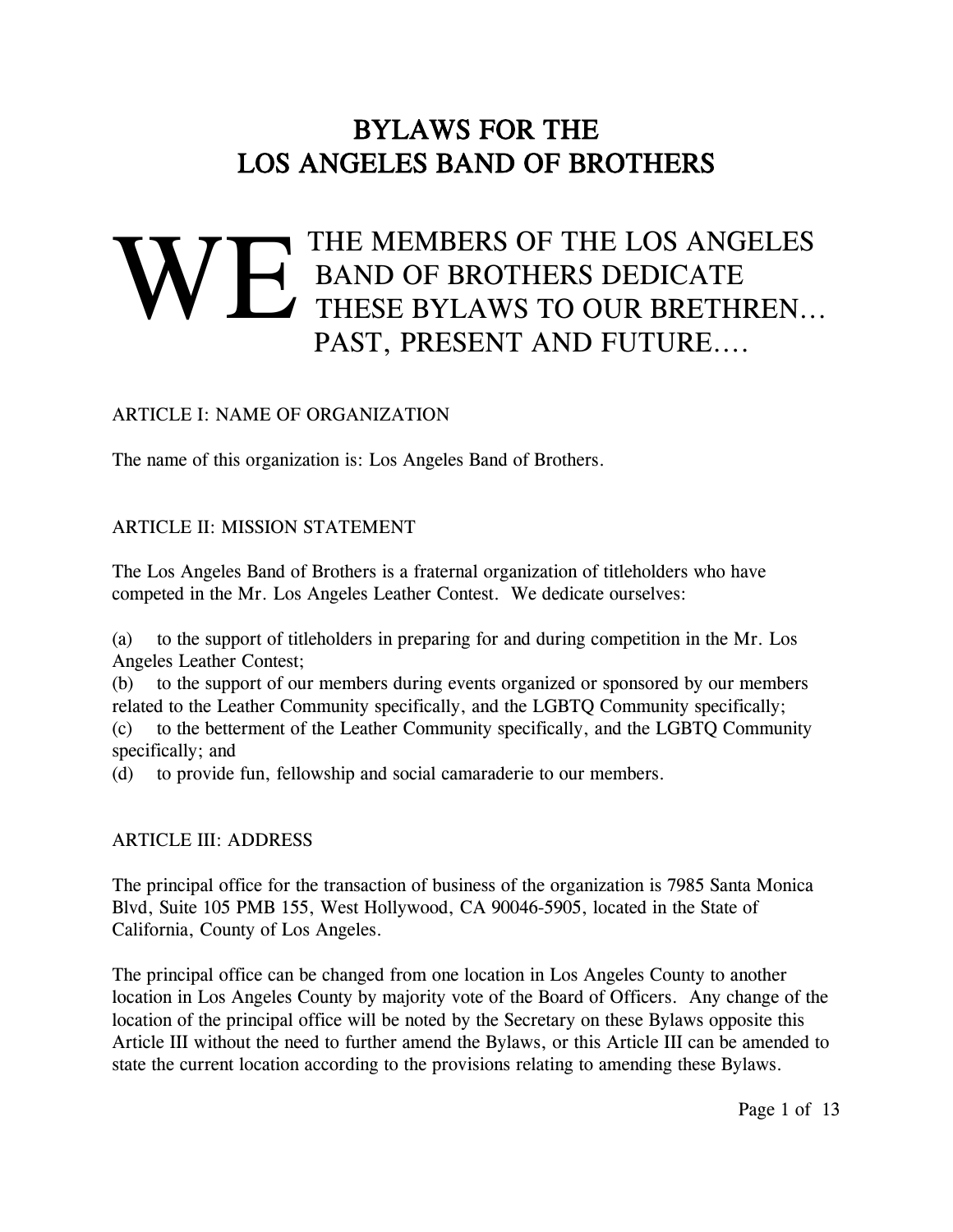## ARTICLE IV: NATURE OF LOS ANGELES BAND OF BROTHERS

The function of the Los Angeles Band of Brothers is:

(a) to support titleholders in preparing for and during competition in the Mr. Los Angeles Leather Contest;

(b) to support our members during events organized or sponsored by our members related specifically to the Leather Community, and specifically to the LGBTQ Community;

(c) to the betterment of the Leather Community specifically, and the LGBTQ Community specifically; and

(d) to provide fun, fellowship and social camaraderie to our members.

Though the basis of the Los Angeles Band of Brothers is not primarily political in nature, the Los Angeles Band of Brothers anticipates:

(i) taking official positions on legislation of interest to the Leather Community or to the LGBTQ Community in general, and on political candidates whose stated positions support the Leather Community specifically or the LGBTQ Community specifically;

(ii) having its members work on behalf of legislation supporting the Leather Community specifically or the LGBTQ Community specifically, and on behalf of political candidates whose stated positions support the Leather Community specifically or the LGBTQ Community specifically; and

(iii) having its members work against legislation that oppresses or persecutes the Leather Community specifically or the LGBTQ Community specifically, and having its members oppose political candidates whose stated positions oppress or persecute the Leather Community specifically or the LGBTQ Community specifically.

As such, the Los Angeles Band of Brothers will not seek an organizational form or a tax exempt status that would restrict or prohibit such positions or activities.

## ARTICLE V: DEDICATION OF ASSETS

All assets and moneys acquired by or donated to the Los Angeles Band of Brothers will be used for fulfilling the mission of the Los Angeles Band of Brothers. On liquidation or dissolution of the Los Angeles Band of Brothers, all remaining assets and moneys acquired by or donated to the Los Angeles Band of Brothers will be donated to one or more than one charitable organization dedicated to the betterment of the Leather Community specifically, or to the LGBTQ Community specifically as selected by a majority vote of the members present at the meeting deciding the issue at the time of liquidation or dissolution.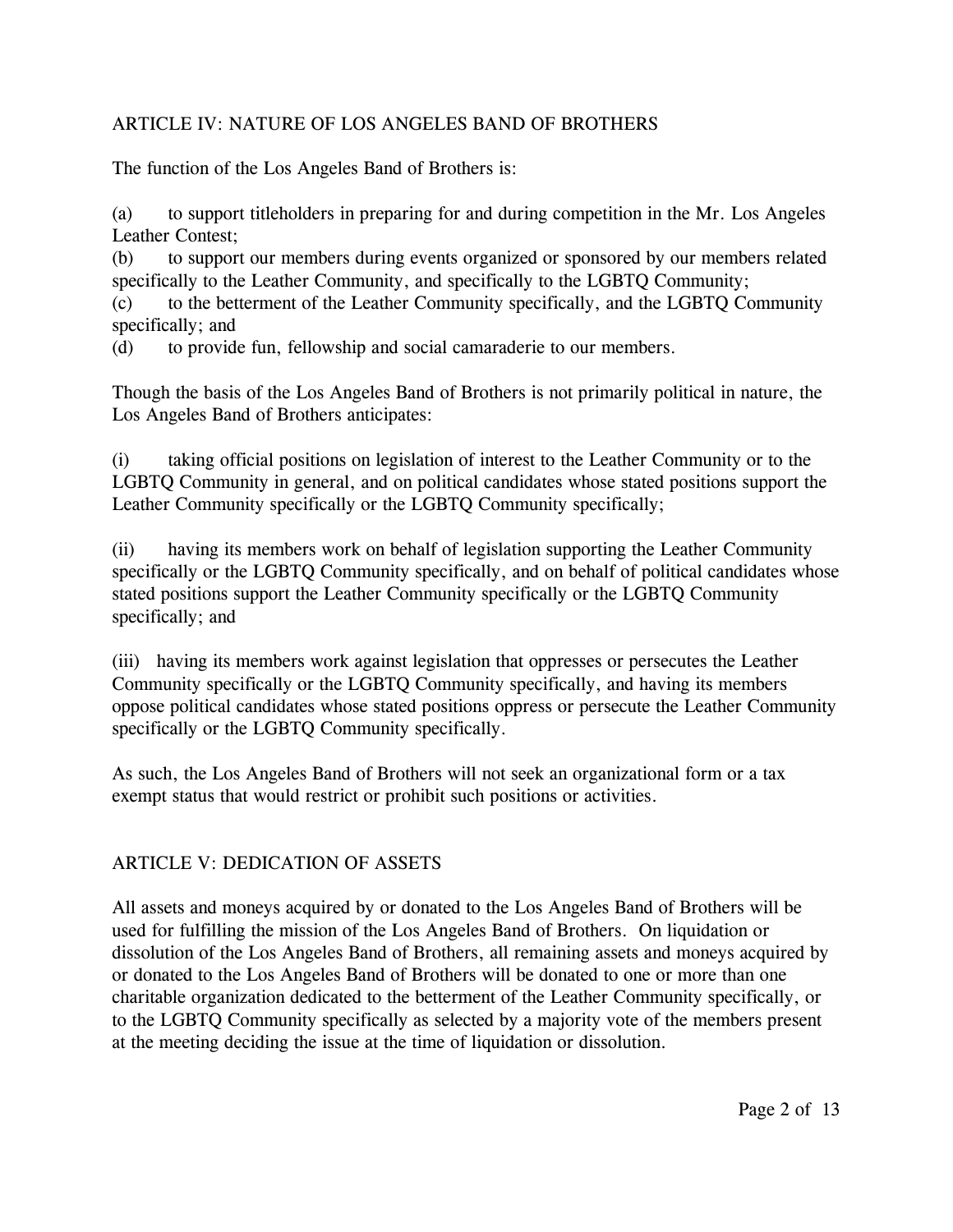### ARTICLE VI: MEMBERSHIP

### SECTION 1. CANDIDACY FOR MEMBERSHIP

Subject to the Sections of this Article VI, a person at least 21 years of age is a "candidate for membership" in the Los Angeles Band of Brothers if:

(a) (i) the person has received a leather title that entitles the person to compete in the Mr. Los Angeles Leather Contest but the person has not competed in the Mr. Los Angeles Leather Contest, and (ii) the person requests membership in writing; or

(b) (i) the person has competed in one of the annual city-wide Mr. Los Angeles Leather Contests but is not a founding member in accordance with Article VI, Section 3, and (ii) the person has not been denied membership in accordance with Article VI, Section 2.

### SECTION 2. PROCESS FOR JOINING BY NEW MEMBERS

(a) The Secretary or the Secretary's designee will attempt to contact each candidate for membership in accordance with Article VI, Section 1, Paragraph (a) to ascertain the person's interest in membership in the Los Angeles Band of Brothers. If the candidate for membership expresses a willingness and ability to actively participate in the Los Angeles Band of Brothers, the candidate for membership will be provided with a copy of these Bylaws (and House Rules if any). The candidate for membership according to Article VI, Section 1, Paragraph (a) becomes a member (i) upon their completion of the Mr. Los Angeles Leather Contest, and (ii) upon their execution of the written consent to membership which includes an acknowledgment that the candidate for membership has read the Bylaws (and House Rules if any) of the Los Angeles Band of Brothers, assents to membership and agrees to uphold the Bylaws (and House Rules if any). No vote of the membership is required for the candidate for membership to become a member.

(b) Candidates for membership according to Article VI, Section 1, Paragraph (a) but who did not compete in the Mr. Los Angeles Leather Contest due to extraordinary circumstances; and candidates for membership according to Article VI, Section 1, Paragraph (b) can request membership by submitting a written request to one of the Board of Officers. The Board of Officers will review the request and vote whether to approved the request or deny the request. If the Board of Officers approves the request by a simple majority vote, the membership will be advised of the request at the next regular meeting. At that time, a member can move to require a vote of the members on the request. If the motion is seconded and passed, the members will vote on the request at the following regular meeting.

If the candidate for membership's membership request is approved, the candidate for membership will be provided with a copy of these Bylaws (and House Rules if any), and asked to confirm their willingness and ability to actively participate in the Los Angeles Band of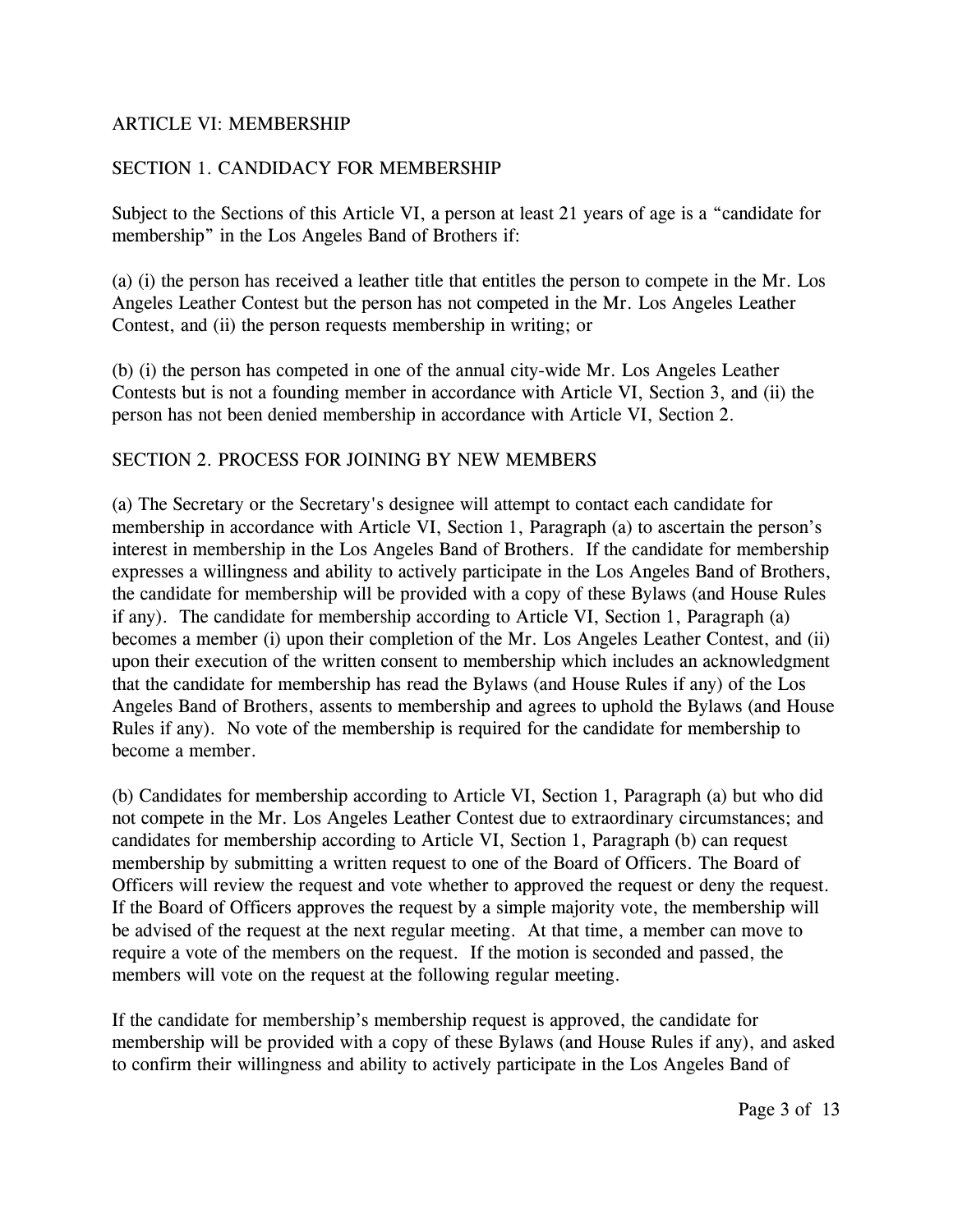Brothers. The candidate for membership becomes a member of the Los Angeles Band of Brothers upon executing a written consent to membership which includes an acknowledgment that the candidate for membership has read the Bylaws (and House Rules if any) of the Los Angeles Band of Brothers, assents to membership and agrees to uphold the Bylaws (and House Rules if any). If the request for membership is not approved, the candidate for membership can request to become a member at a future date no earlier than one year after date of the more recent earlier vote on membership. No record of the vote tally will be kept in the minutes of the meeting, only the result of the vote whether in favor of membership or not in favor of membership.

No candidate for membership will be denied membership due to actual or perceived: country of birth, disability, ethnicity, gender, gender assignment at birth, gender identity, HIV status, race, religion, sexual orientation, or for any other reason that does not impact that candidate for membership's ability to function as a member of the Los Angeles Band of Brothers.

No pledgeship system or trial membership will be established.

## SECTION 3. FOUNDING MEMBERS

A person appointed by the existing Board of the group of persons forming the Los Angeles Band of Brothers will, to the extent possible, canvass all persons who, as of January 1, 2010, competed in any of the annual city-wide Mr. Los Angeles Leather Contests held between January 1, 1999 and December 31, 2009, and offer those persons membership in the Los Angeles Band of Brothers in accordance with Article VI, Section 2 (b). All such persons consenting to membership, and who have executed a written consent to membership which includes an acknowledgment that the person has read the Bylaws (and House Rules if any) of the Los Angeles Band of Brothers, assents to membership and agrees to uphold the Bylaws (and House Rules if any) on or before the date of the 2010 Mr. Los Angeles Leather Contest competition, will become a member of the Los Angeles Band of Brothers and will be designated a "founding member" of the Los Angeles Band of Brothers as of the completion of the 2010 Mr. Los Angeles Leather Contest. The designation of "founding member" will not be extended to any other person after that date, even if that other person would have otherwise been entitled to become a founding member. All founding members are also members within the scope of these Bylaws, and the term "member" as used in these Bylaws (and House Rules if any), includes founding members. Being a founding member carries no additional responsibilities or privileges of membership except the designation "founding member" and the right to wear an insignia indicating the designation authorized by the Los Angeles Band of Brothers, such as a pin or patch.

## SECTION 4. LIMITATION ON THE TYPES OF MEMBERS

Other than "founding member" as indicated in Article VI, Section 3, the Los Angeles Band of Brothers will not create any other special category of membership, or any other distinction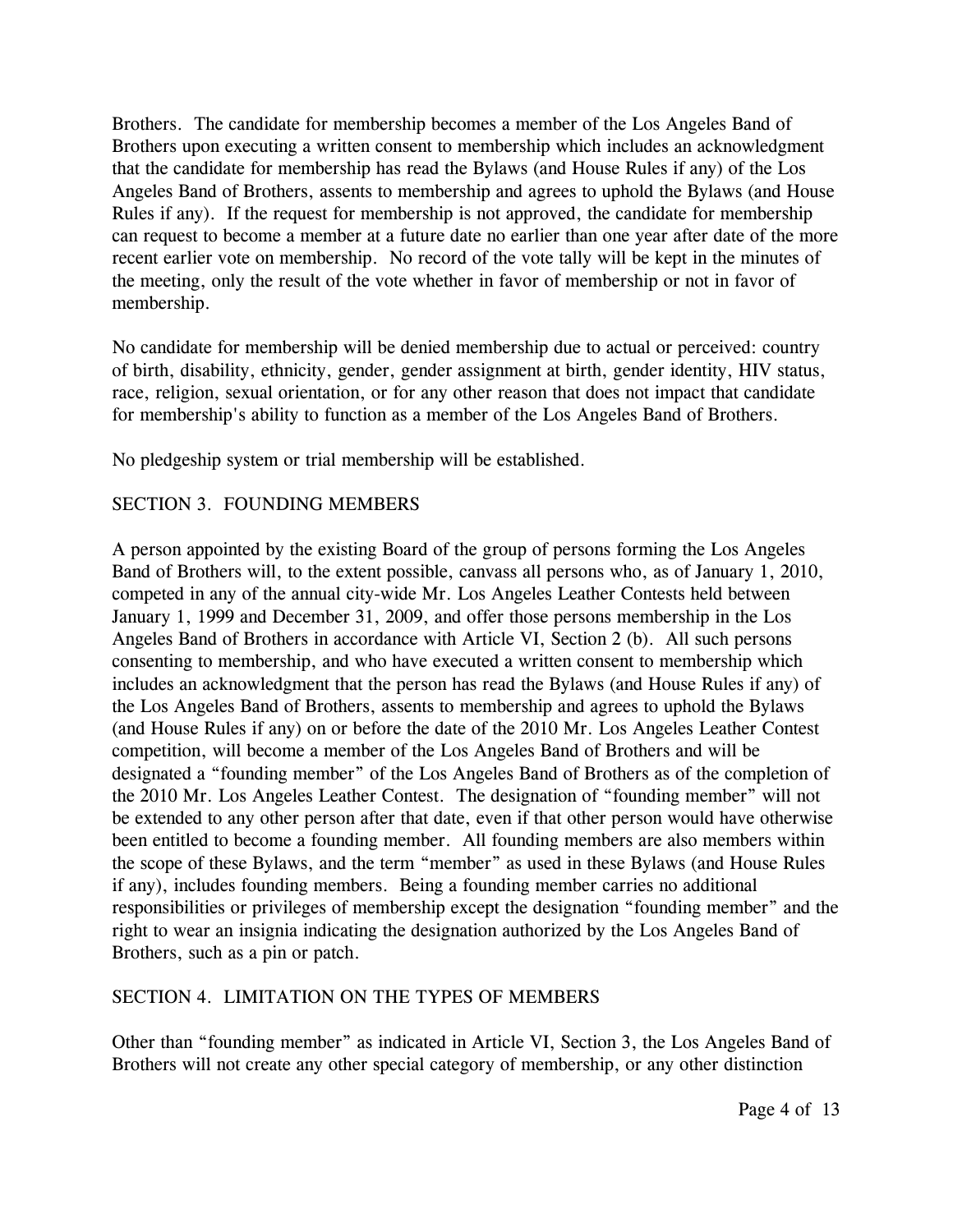between members based on degree of membership, though the Board of Officers can establish official Committees in accordance with Article VI, Section 8, and the President can appoint Committee Chairs in accordance with Article VI, Section 9; however, the membership can establish one or more than one additional requirement for eligibility to vote based on attendance at regular meetings through amending the House Rules, and such additional requirement(s) will not be considered a special category of membership or distinction between members based on degree of membership for the purposes of this Section 4.

## SECTION 5. RIGHTS OF MEMBERSHIP

A member is entitled:

(a) to wear the Los Angeles Band of Brothers' official uniform or insignia as approved by the membership;

(b) to participate in all events organized by or on behalf of the Los Angeles Band of Brothers;

(c) to attend all meetings of the Los Angeles Band of Brothers;

(d) to make motions at the meetings, to second motions, and to vote on motions at the regular meetings or other official meetings as called by the Board of Officers;

(e) to receive notification of all meetings and events organized by or on behalf of the Los Angeles Band of Brothers. Electronic notification by e-mail or posting on the Los Angeles Band of Brothers' message board are suitable forms of notification; and

(f) to access and to participate in the official message board, newsletter, or other internal communication media of the Los Angeles Band of Brothers.

No person other than a member of the Los Angeles Band of Brothers will be permitted participation in the official message board of the Los Angeles Band of Brothers; however, one or more than one person designated by the Los Angeles Band of Brothers skilled in maintaining such services will be permitted access to the official message board of the Los Angeles Band of Brothers solely for the purpose of maintaining the official message board service.

Unless otherwise specified, all votes of the membership are by simple majority vote.

All motions put forth by any member, including a motion to close debate, requires a second by another member before being voted upon.

Members can vote by proxy by submitting a written statement, including by electronic message, to any member of the Board of Officers before the vote indicating how the member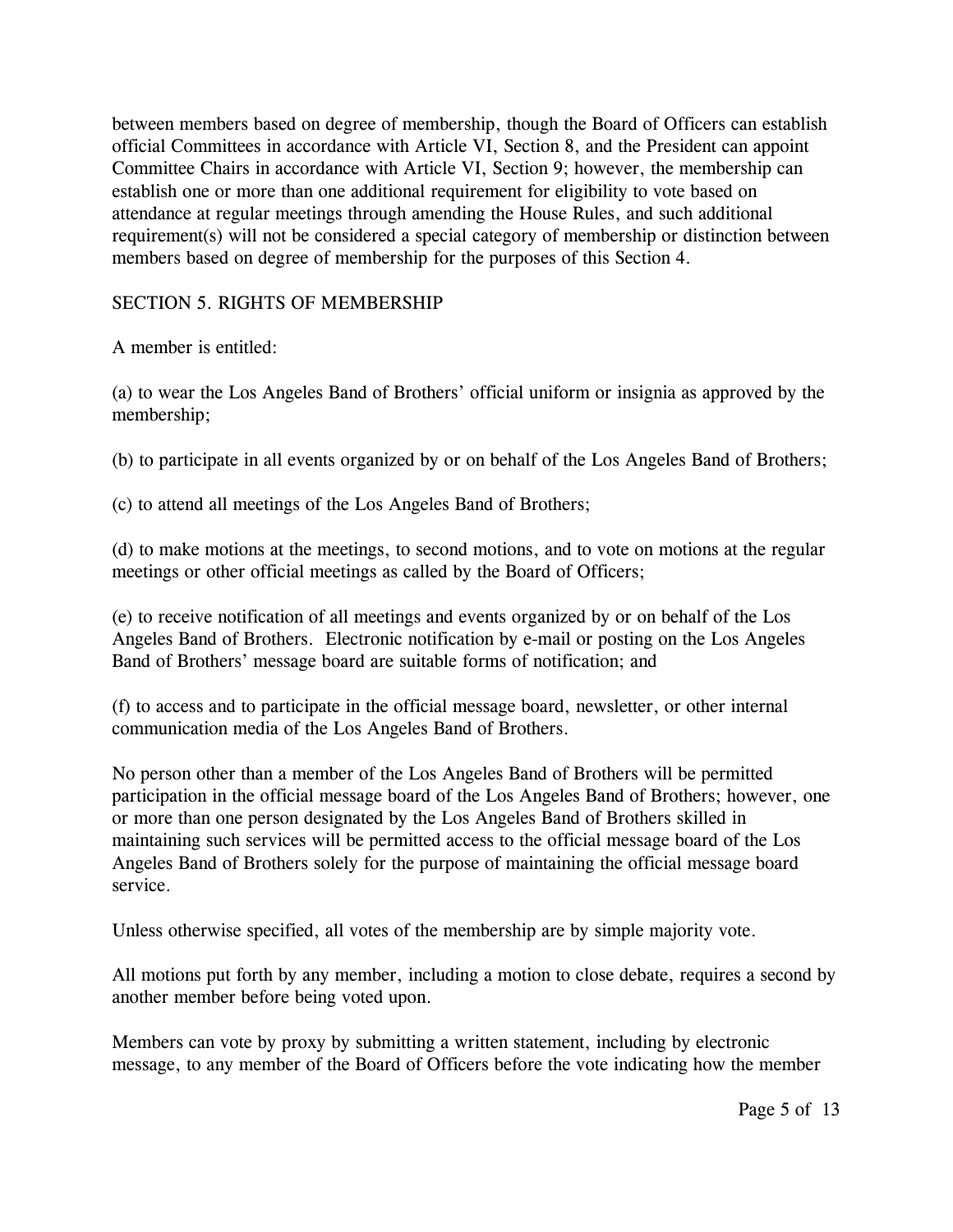wants to vote on a particular issue, or allowing another member present at the meeting to vote on behalf of the member submitting the proxy as the member present wants. Proxy votes count equal to votes by members present unless indicated otherwise in these Bylaws.

### SECTION 6. RESPONSIBILITIES OF MEMBERSHIP

A member is responsible to attend a minimum of three (3) regular meetings during a calendar year.

If a member has not met this requirement, or will not be able to meet this requirement, the Board of Officers can consider the circumstances and then can at the discretion of the Board of Officers recommend to the membership that the member be expelled from the Los Angeles Band of Brothers, excuse the failure to comply with Section 6 as unavoidable and rectified, or can make no recommendation.

Any decision made by the Board will be announced to the membership at a regular meeting. Voting on the subsequent status change of a member will take place at the next regular meeting.

The status of the member will then be determined by a secret ballot excluding the member whose status is being decided. The expulsion of a member requires a three-fourths majority. No record of the vote tally will be kept in the minutes of the meeting, only the result of the vote whether in favor of maintenance of membership or of expulsion.

A member can resign by giving notice, including by electronic communication, to any member of the Board of Officers.

If a member resigns or is expelled, the member will return all property of the Los Angeles Band of Brothers in his possession, including all the insignia of the Los Angeles Band of Brothers. This requirement will be included in the written consent form referenced in these Bylaws.

The membership can establish additional requirements for maintaining eligibility to vote based on attendance participation in Los Angeles Band of Brothers' official events through amending the House Rules.

## SECTION 7. NUMBER AND QUALIFICATIONS FOR THE BOARD OF OFFICERS AND THE BOARD OF DIRECTORS

The Board of Officers will simultaneously serve as the Board of Directors for the Los Angeles Band of Brothers. Any member of the Los Angeles Band of Brothers is eligible to be on the Board of Officers. The Board of Officers consists of five offices as follows: the President, the Vice President, the Secretary, the Treasurer, and Communications Officer.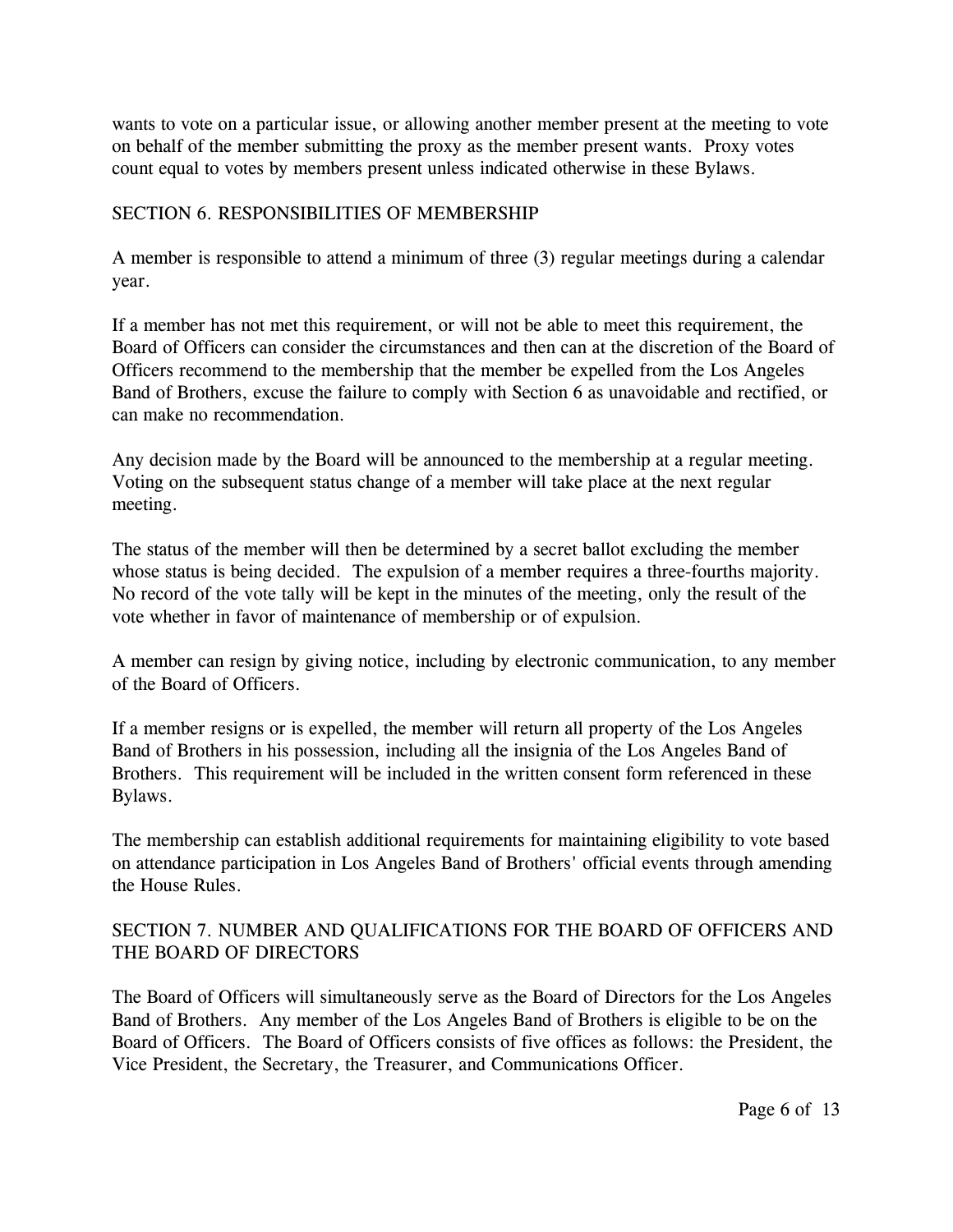All of the members of the Board of Officers will be nominated at the regular meeting in June, and elected at the regular meeting in July and will serve for one year beginning immediately after the July meeting or immediately after an officer's installation event if one is held, until the next election at the regular meeting in July the following year or until immediately after an officer's installation event if one is held the next year.

No member of the Board of Officers will:

- (a) hold the same office for more than two consecutive years;
- (b) be eligible to hold the same position after two years of service until two or more than two years has passed since their prior term of service ended; or
- (c) be eligible to be on the Board of Officers for more than six consecutive years.

These term limitations will be calculated as beginning at the regular meeting in July 2010. No service to the Los Angeles Band of Brothers prior to July 2010 will count in the term limits.

Additionally, no two persons who are legally married, legally registered as domestic partners, legally joined in a civil union or holding themselves out to the public as a committed couple will simultaneously hold positions on the Board of Officers, or will have joint authority to execute contracts, obligate or make payments on behalf of the Los Angeles Band of Brothers.

No member of the Board of Officers will vote on an issue where the member has a direct financial interest in the outcome of the vote, or the appearance of a direct financial interest in the outcome of the vote.

Any member can make a motion to recall a member on the Board of Officers at any regular meeting for conduct inconsistent with the Bylaws (or House Rules if any), stating the reason openly before the membership. If seconded, the motion will be voted upon by secret ballot. A two-thirds majority of the persons present at the regular meeting deciding the issue is necessary to recall a member on the Board of Officers. If a member of the Board of Officers is recalled, the member ceases to be a member of the Board of Officers immediately after the vote. Nominations to fill the vacant position can be made at the same meeting and voted upon at the next regular meeting, or can be made at the next regular meeting and voted upon at the immediately following regular meeting as determined by a vote of the membership at the meeting where the member of the Board of Officers is recalled. The remaining members of the Board of Officers will decide whether and how to fill the vacant position until a replacement for the recalled member of the Board of Officers is elected.

## SECTION 8. POWERS OF THE BOARD OF OFFICERS

Subject to the applicable legal provisions governing organizations like the Los Angeles Band of Brothers, and any limitations in the Articles of Incorporation and these Bylaws relating to action required to be approved by the members, the affairs of the Los Angeles Band of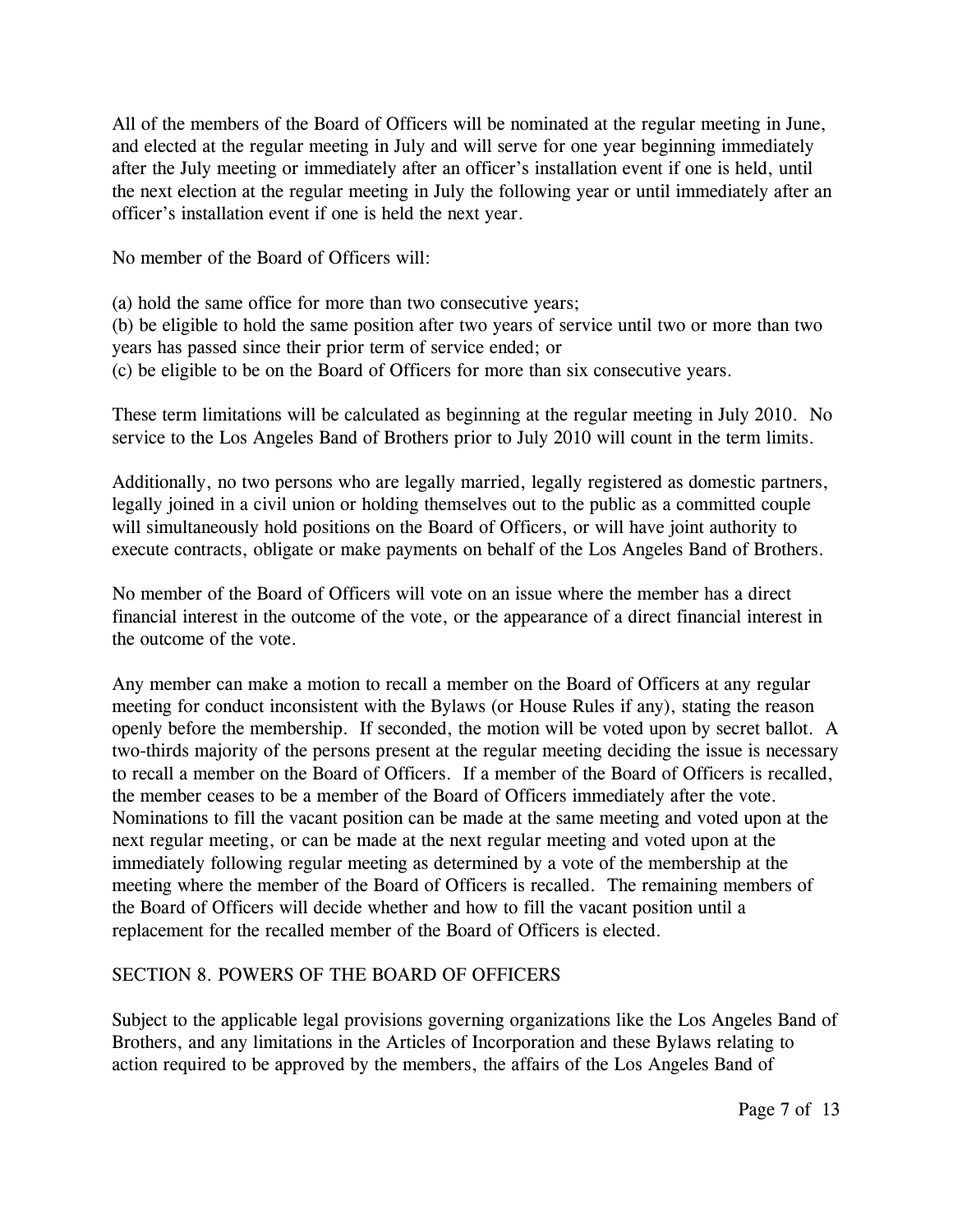Brothers will be managed, and all powers will be exercised, by or under the direction of the Board of Officers.

All decisions made by the membership will be considered to be made by the Board of Officers to the extent that the law governing the form of the Los Angeles Band of Brothers requires that the decisions come directly from the Board of Officers. If law governing the form of the Los Angeles Band of Brothers requires it, such decisions made by the membership are non-binding on the Board of Officers.

The powers of the Board of Officers includes the powers:

(a) to establish one or more than one Committee for the purpose of handling a specific activity or issue for the Los Angeles Band of Brothers, including the purpose of the Committee, the time frame for existence of the Committee which can be unlimited, the number of members on the Committee, and whether to dissolve the Committee; the Committee Chair appoints the remaining members on the Committee subject to approval of the Board of Officers and reports to the Board of Officers directly regarding the activities of the Committee;

(b) to change the location of the principal office from one location in Los Angeles County California to another location in Los Angeles County California according to Article III;

(c) to determine the location, time, agendas, and rules of procedure of regular meetings;

(d) to hold brief, closed meetings of the Board of Officers at a regular meeting, where only members of the Board of Officers attend for the purposes of discussing and acting on issues of a personal nature for a member that the member requests be conducted in a closed meeting, or for the purposes of discussing and acting on issues where the Board determines that a closed meeting is appropriate under the circumstances; closed meetings will be held to a minimum time and minimum number to insure the widest participation of members in the running of the Los Angeles Band of Brothers;

(e) to issue or approve the form and manner of official public announcements, including the form of the Los Angeles Band of Brothers website if any;

(f) to approve the budget of the Los Angeles Band of Brothers;

(g) to set dues;

(h) to approve spending;

(i) to ensure that taxes are paid; and

(j) to adopt, make, and use an official seal; prescribe the forms of membership certificates; and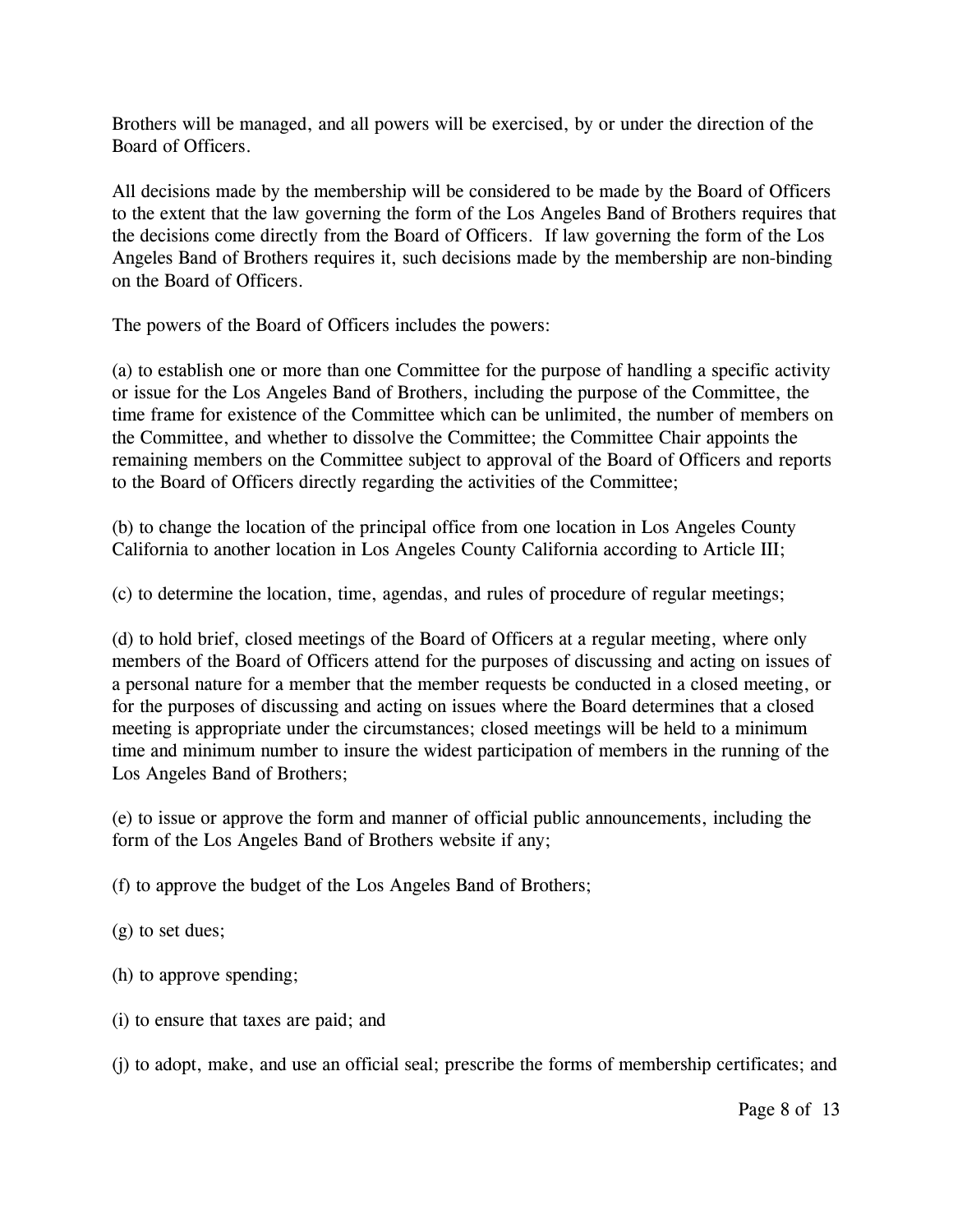alter the form of the seal and certificate.

## SECTION 9. DUTIES OF THE BOARD OF OFFICERS

Subject to the applicable legal provisions governing organizations like the Los Angeles Band of Brothers, and any limitations in the Articles of Incorporation and these Bylaws, the duties of the Board of Officers are as follows:

The President is obligated:

- (a) to preside over all meetings;
- (b) to determine rules of procedure governing discussion and voting at all meetings;
- (c) to appoint Committee Chairs, the Quartermaster and the Archivist;

(d) to represent the Los Angeles Band of Brothers at all events both organized by and not organized by the Los Angeles Band of Brothers; and

(e) to co-sign checks.

In order to conduct meetings in a spirit of neutrality, the President will not vote on issues at any meeting unless there is a tie vote, then the President casts the deciding vote.

In order to prevent the appearance of a conflict of interest, the President will not simultaneously serve on the Board of Officers or Board of Directors of any other Leather organization or motorcycle club except as the representative of the Los Angeles Band of Brothers.

The Vice- President is obligated:

(a) to preside over all meetings in place of the President when the President is not at the meeting;

(b) to determine the rules governing discussion and voting at all meetings in place of the President when the President is not at the meeting;

(c) to represent the Los Angeles Band of Brothers at all events both organized by and not organized by the Los Angeles Band of Brothers in place of the President when the President is not at the event;

(d) to co-sign checks; and

(e) to act as Secretary or Treasurer at all meetings when the Secretary or Treasurer is absent and when the Vice-President is not acting in place of President at the meeting.

The Secretary is obligated:

- (a) to take minutes at all meetings;
- (b) to prepare a formal version of the minutes for the archives;
- (c) to distribute the formal version of the minutes to all members;

(d) to obtain the executions of the written consent for membership from the prospective new members;

(e) to maintain the roster of members;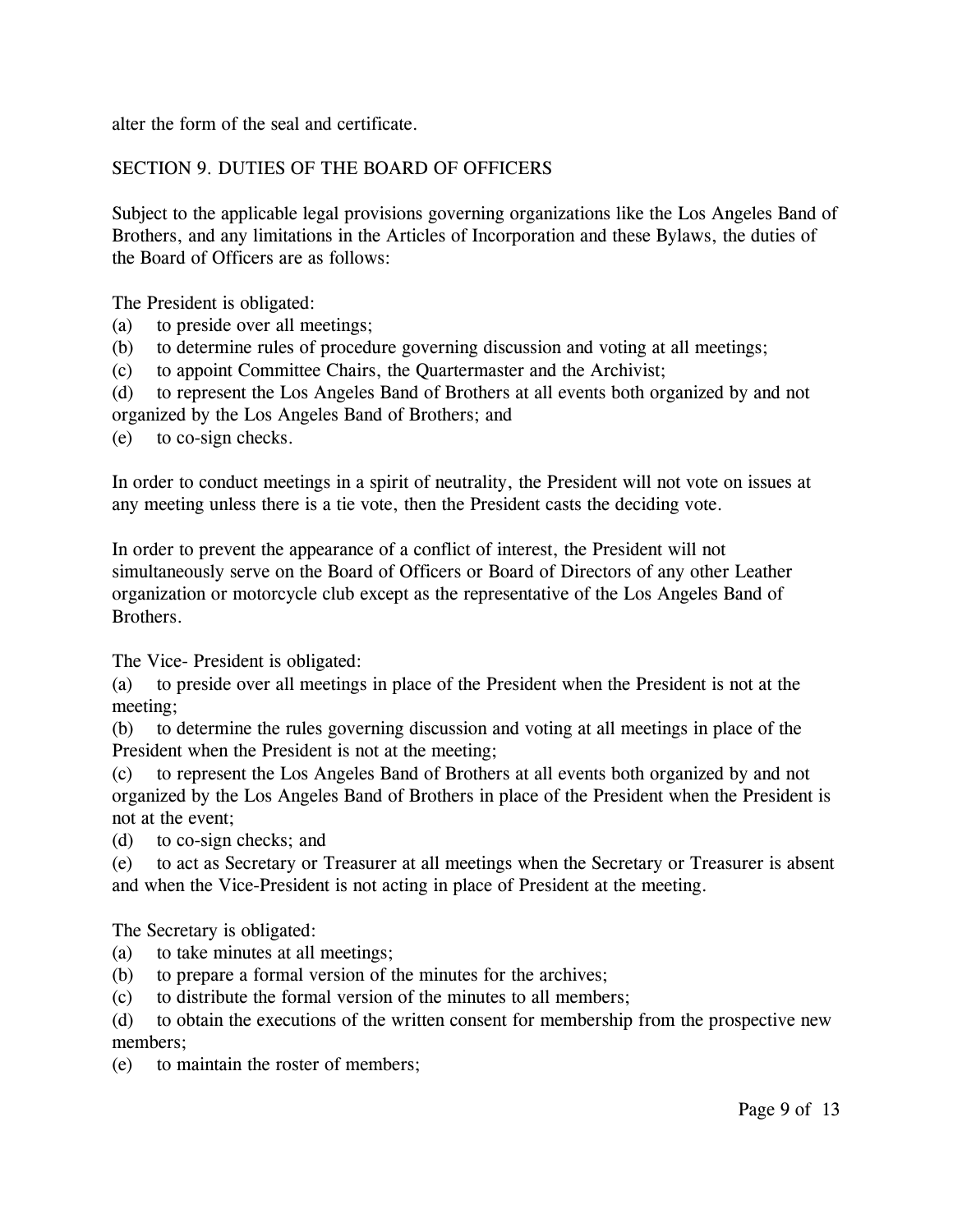(f) to maintain the attendance records of members at meetings;

(g) to access the mail box and collect the mail;

(h) to ensure that notice is given all members of all meetings such as for example by posting on the official newsgroup of the Los Angeles Band of Brothers;

(i) to co-sign checks;

(j) to act as Treasurer at all meetings when the Treasurer and Vice-President are absent, or when the Treasurer is absent, and when the Vice-President is acting in place of President at the meeting; and

(k) to notify by written notice a member of his expulsion from membership.

The Treasurer is obligated:

(a) to keep the financial records, including records of receipts and expenditures;

(b) to report on the financial status of the Los Angeles Band of Brothers at each regular

meeting, including reporting on all income and disbursements made since the last report;

(c) to pay bills that have been approved by the Board of Officers;

(d) to collect and account for all money collected at events on behalf of the Los Angeles Band of Brothers;

(e) to prepare and present an annual budget if requested by the Board of Officers;

(f) to co-sign checks; and

(g) to act as Secretary at all meetings when the Vice-President is acting in place of President at the meeting.

The Communications Officer is obligated:

(a) to maintain or supervise the maintenance of the content of the official Los Angeles Band of Brothers message board;

(b) to handle routine correspondence and messages by phone or electronic communications sent to the Los Angeles Band of Brothers of a general nature directing the inquiry to the proper person as needed; and

(c) to maintain or act as liaison to the official Los Angeles Band of Brothers web site.

## SECTION 10. THE QUARTERMASTER

The Quartermaster is a presidentially appointed member, not necessarily a member of the Board of Directors. The Quartermaster is empowered to keep all properties of the Los Angeles Band of Brothers not currently needed by other members in the performance of their work, and is obliged to maintain an accurate inventory of the properties. The Quartermaster can be assigned other duties by the Board of Officers related to this function, including ordering and purchasing items needed by the Los Angeles Band of Brothers. The term of the Quartermaster will be until the President of the Board of Officers appoints a new Quartermaster or until the Quartermaster resigns.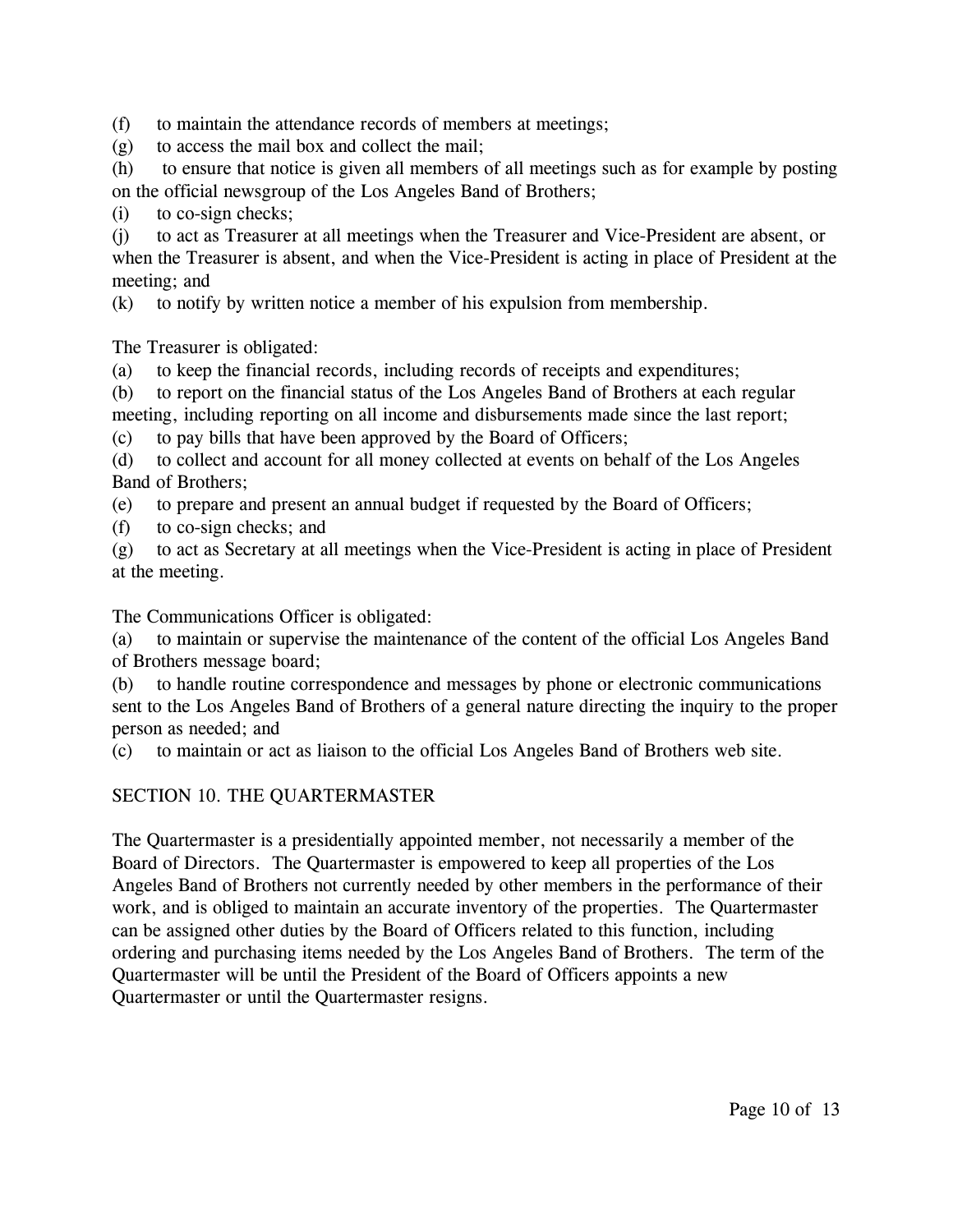## SECTION 11. THE ARCHIVIST

The Archivist is a presidentially appointed member, not necessarily a member of the Board of Directors. The Archivist is empowered to keep historical records, including photos whether in hard form or electronic form of the Los Angeles Band of Brothers. The Archivist will provide copies of any portion of the archives of the Los Angeles Band of Brothers as instructed by the Board of Officers, including information on the Los Angeles Band of Brothers to new titleholders who are prospective members of the Los Angeles Band of Brothers. The Archivist The Archivist can be assigned other duties by the Board of Officers related to this function, including preparing copies of any portion of the archives for display at an event. The term of the Archivist will be until the President of the Board of Officers appoints a new Archivist or until the Archivist resigns.

### ARTICLE VII

### MEETINGS

### SECTION 1. REGULAR MEETINGS

At least nine (9) regular meetings open to all members will be held during each year between January 1 and December 31 at a time and place determined by the Board of Officers. The Board of Officers can call other regular meetings at the discretion of the Board of Officers providing that suitable notification of the members is made in accordance with Article VI, Section 5 to address issues which cannot wait for the next regularly scheduled meeting or which require time in access of what is available at a regular meeting.

A quorum for the conduct of business at a regular meeting is at least one member of the Board of Officers, and at least 5 members total. Candidates for membership according to Article VI Section 1, who are allowed to attend meetings are not counted in the determination of a quorum.

Regular meetings are the only occasions upon which votes can be taken on:

- (a) the acceptance of new members;
- (b) the expulsion of a current member;
- (c) the election of members for the Board of Officers;
- (d) the recall of a member on the Board of Officers;
- (e) the filling of a vacancy on the Board of Officers; and
- (f) amending the Bylaws (and House Rules if any).

These votes and only these votes enumerated as (a) through (f) above will be made by secret ballot, supervised by two members appointed by the President, at least one of which is not on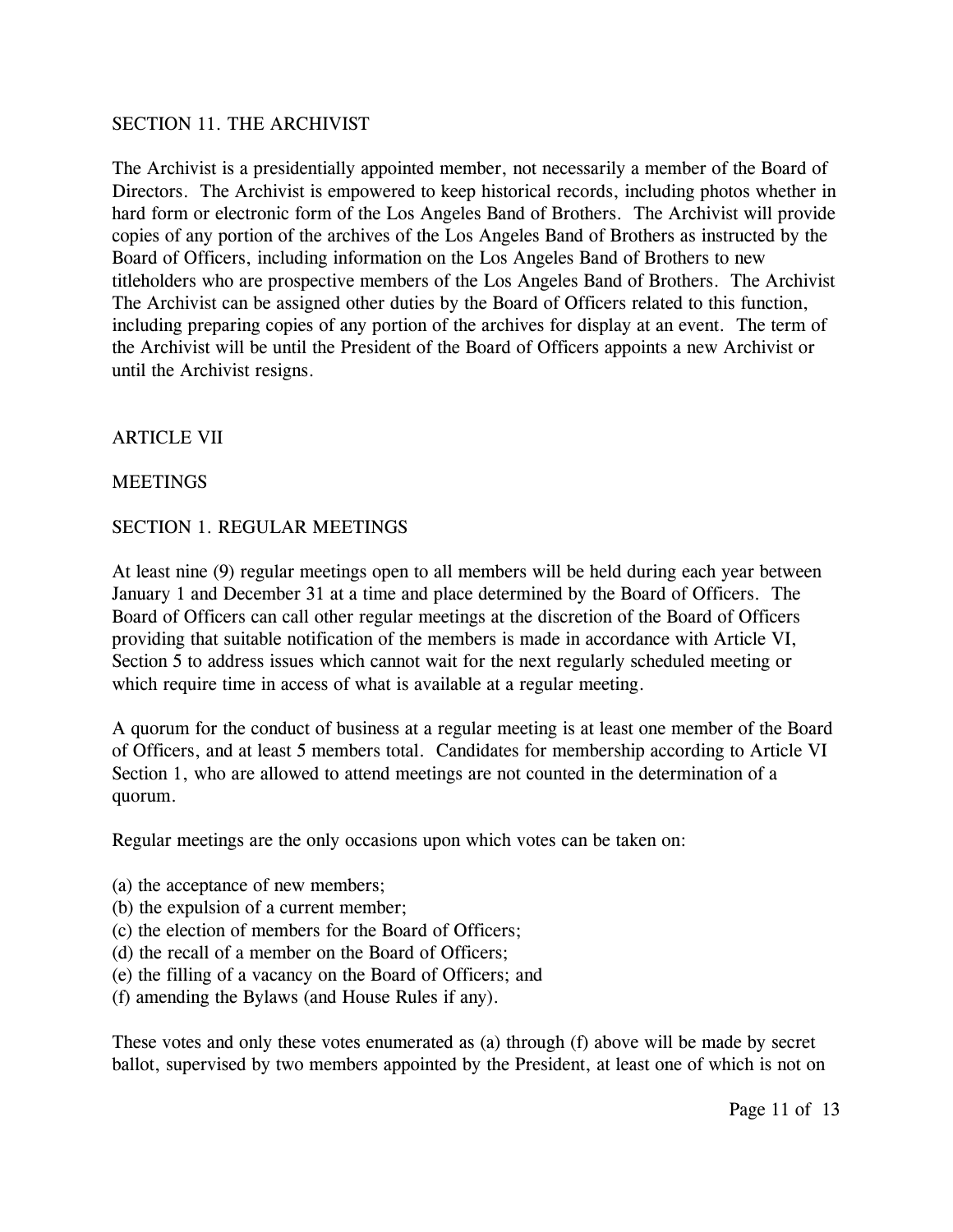the Board of Officers; all other votes will be made by oral count and not secret unless the Board of Officers determines that a vote on a motion other than the votes enumerated as (a) through (f) needs to be secret to protect the personal information of a member or non-member, in which case the vote will be made by secret ballot.

Attendance at regular meetings is limited to members, and at the discretion of the Board of Officers candidates for membership whose membership has not been denied in accordance with Article VI, except that the Board of Officers can permit a non-member to attend a portion of a regular meeting for the purposes of discussing an issue or offering a presentation, but the non-member will not be present for the regular meeting after their issue is addressed or the presentation is completed.

## SECTION 2. BOARD MEETINGS

The Board of Officers is not required to hold meetings of the Board of Officers separate from the regular meetings; however, the Board of Officers has the right to call separate meetings provided that the members of the Los Angeles Band of Brothers who are not also members of the Board of Officers are notified of the separate meetings and allowed to attend and participate in the meetings. Minutes of any separate meeting will be kept with the same care as a regular meeting and made available to the members of the Los Angeles Band of Brothers by the Secretary.

## SECTION 3. ANNUAL MEETINGS

If required by law, the regular meeting in January, or the first regular meeting held after January if a January meeting is not held, will serve as the annual meeting of the Los Angeles Band of Brothers.

## ARTICLE VIII: MAINTENANCE AND INSPECTION OF RECORDS

A member designated by the President of the Los Angeles Band of Brothers, usually the Archivist if one is appointed, or the Secretary if an Archivist is not appointed, will keep a copy of the Bylaws (and House Rules if any) as amended to date, and other official records including minutes of meetings, and financial records and will provide a copy to any member upon request of the member, however, personal information including contact information regarding members will not be made generally available to the membership without explicit permission of the member.

## ARTICLE IX: AMENDMENTS TO THE BYLAWS

Amendments to these Bylaws can be proposed at any regular meeting, in writing, but will not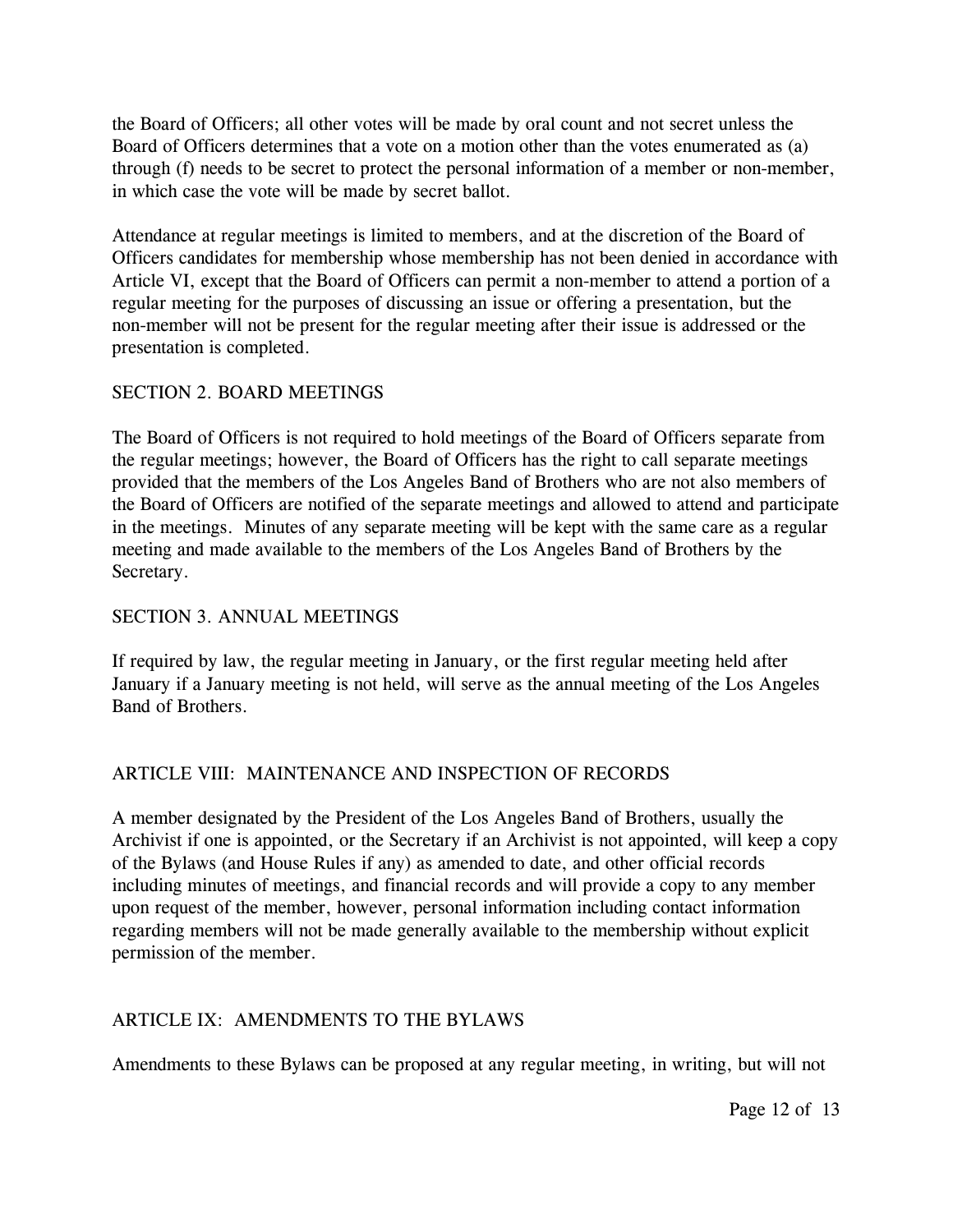be voted on until the next regular meeting, giving the membership the necessary time to decide about the proposed amendment. A three-fourths vote of the entire membership, including proxies, not merely the members present at the meeting, will be necessary to pass any amendment to the Bylaws.

### ARTICLE X: HOUSE RULES

The Los Angeles Band of Brothers can establish House Rules to address issues of administration, such as the form of motions or dealing with administrative matters, as long as the House Rule does not conflict with the letter or spirit of the Bylaws. A House Rule can be proposed by any member at any regular meeting and voted upon at the same meeting. A simple majority vote (including proxies) is necessary to pass or amend a House Rule. The Secretary will note the amendment to the House Rules in the minutes of the meeting and add the amendment to the official list of House Rules appended to the official copy of the Bylaws.